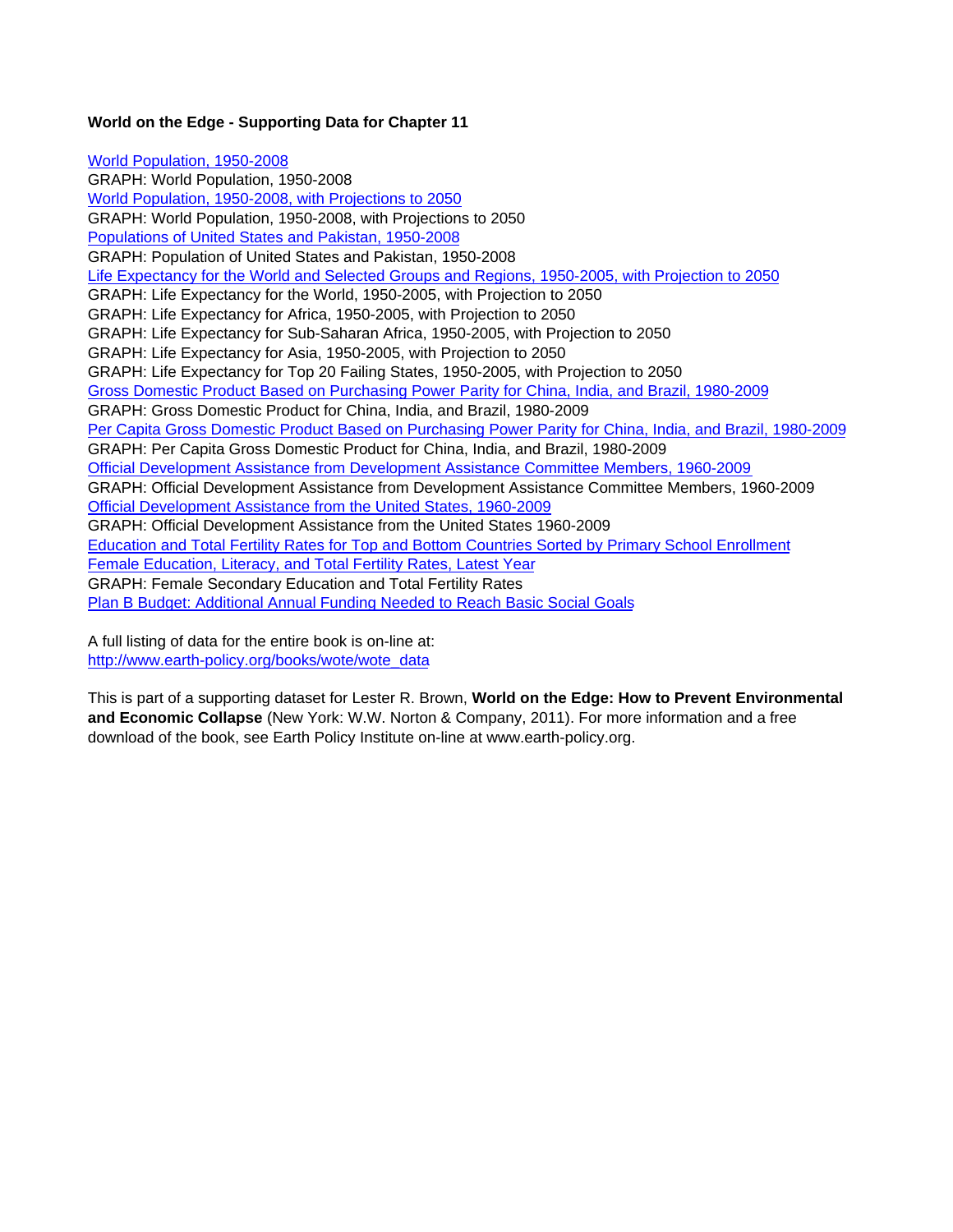#### **World Population, 1950-2008**

| Year         | Population   |
|--------------|--------------|
|              | Billions     |
|              |              |
| 1950<br>1951 | 2.53<br>2.58 |
|              |              |
| 1952<br>1953 | 2.62         |
|              | 2.67         |
| 1954         | 2.72         |
| 1955         | 2.76         |
| 1956         | 2.81         |
| 1957         | 2.86         |
| 1958<br>1959 | 2.91         |
|              | 2.97<br>3.02 |
| 1960         |              |
| 1961         | 3.08         |
| 1962         | 3.14         |
| 1963<br>1964 | 3.20         |
| 1965         | 3.27<br>3.33 |
| 1966         | 3.40         |
| 1967         | 3.47         |
|              |              |
| 1968         | 3.54         |
| 1969         | 3.61<br>3.69 |
| 1970<br>1971 |              |
|              | 3.76         |
| 1972         | 3.84         |
| 1973         | 3.91         |
| 1974<br>1975 | 3.99         |
|              | 4.06<br>4.14 |
| 1976         | 4.21         |
| 1977         | 4.29         |
| 1978<br>1979 | 4.36         |
| 1980         | 4.44         |
| 1981         | 4.52         |
|              | 4.60         |
| 1982<br>1983 | 4.68         |
| 1984         | 4.76         |
| 1985         | 4.85         |
| 1986         | 4.93         |
| 1987         | 5.02         |
| 1988         | 5.11         |
| 1989         | 5.20         |
| 1990         | 5.29         |
| 1991         | 5.38         |
| 1992         | 5.46         |
| 1993         | 5.55         |
| 1994         | 5.63         |
| 1995         | 5.71         |
| 1996         | 5.79         |
| 1997         | 5.88         |
| 1998         | 5.96         |
| 1999         | 6.04         |
| 2000         | 6.12         |
| 2001         | 6.19         |
| 2002         | 6.27         |
| 2003         | 6.35         |
| 2004         | 6.43         |
| 2005         | 6.51         |
| 2006         | 6.59         |
| 2007         | 6.67         |
| 2008         | 6.75         |
|              |              |

Source: United Nations Population Division, *World Population Prospects: The 2008 Revision Population Database* , electronic database, at http://esa.un.org/unpp, updated 11 March 2009.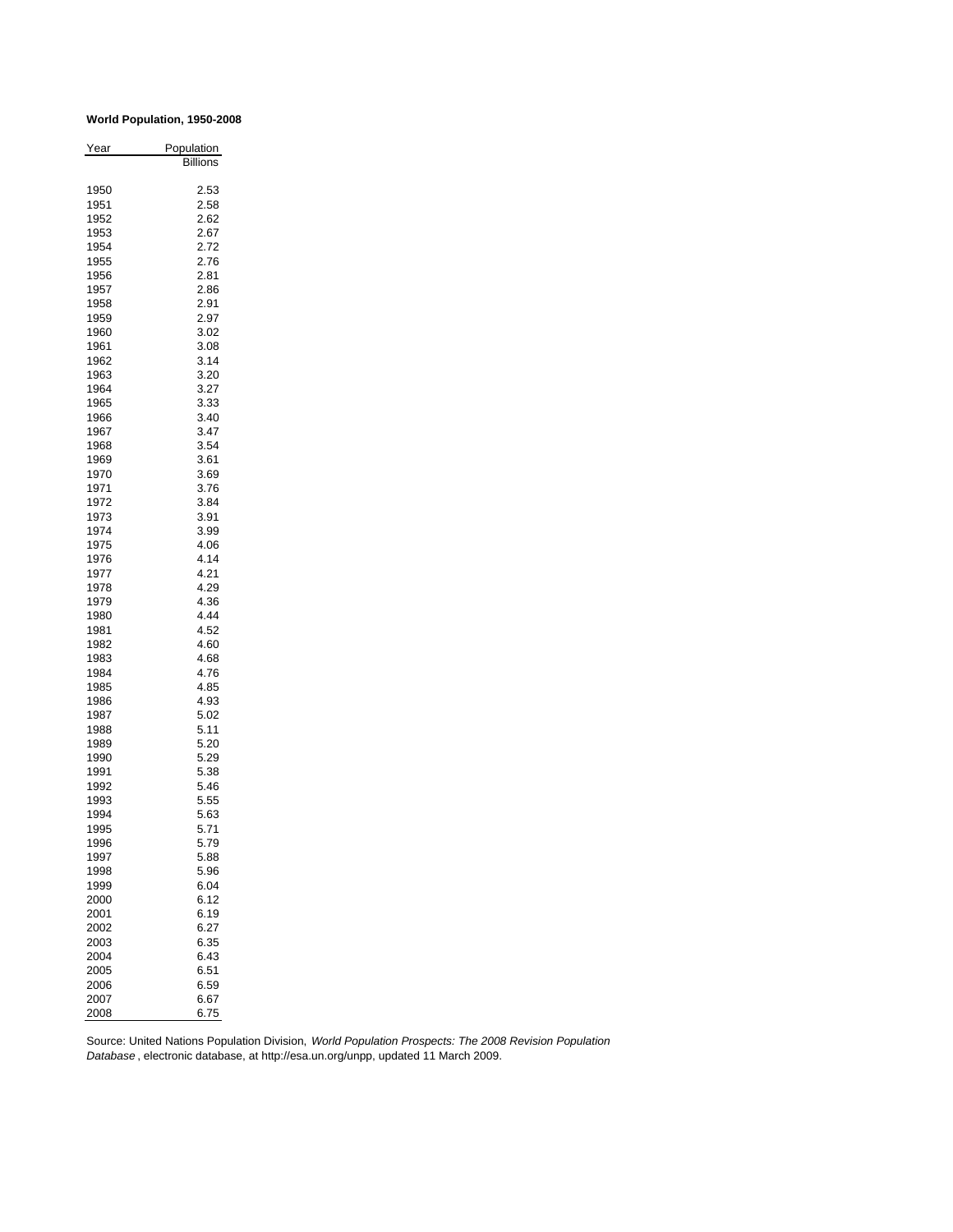World Population, 1950-2008

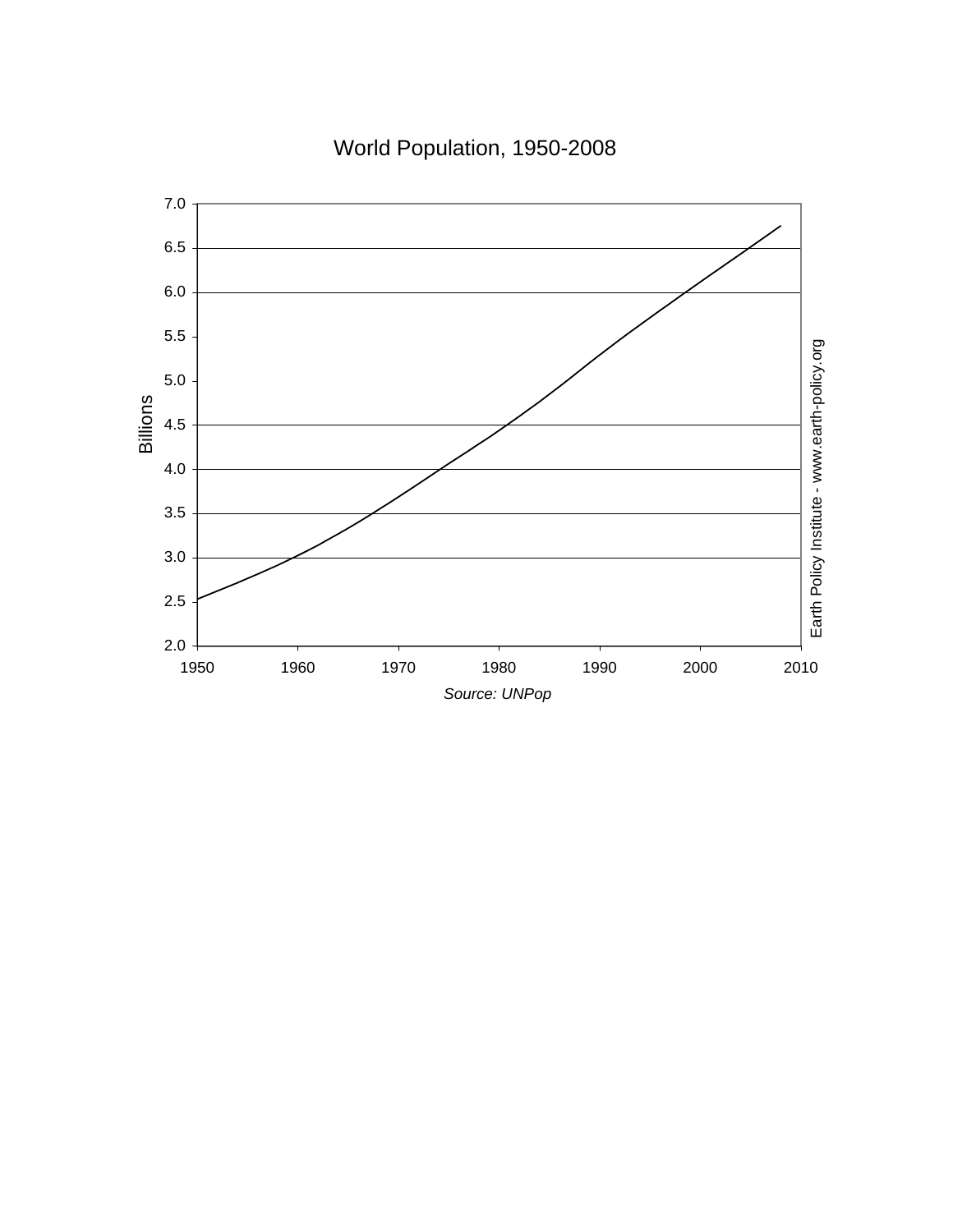#### **World Population, 1950-2008, with Projections to 2050**

|              |                 |              |                                            | <b>Population Projections</b>                                 |                                                                    |
|--------------|-----------------|--------------|--------------------------------------------|---------------------------------------------------------------|--------------------------------------------------------------------|
| Year         | Population      | Year         | Low                                        | Medium                                                        | High                                                               |
|              | <b>Billions</b> |              |                                            | <b>Billions</b>                                               |                                                                    |
|              | 2.5             | 2009         | 6.8                                        |                                                               | 6.8                                                                |
| 1950<br>1951 | 2.6             | 2010         | 6.9                                        | 6.8<br>6.9                                                    | 6.9                                                                |
| 1952         | 2.6             | 2011         | 7.0                                        | 7.0                                                           | 7.0                                                                |
| 1953         | 2.7             | 2012         | 7.0                                        | 7.1                                                           | 7.1                                                                |
| 1954         | 2.7             | 2013         | 7.1                                        | 7.1                                                           | 7.2                                                                |
| 1955         | 2.8             | 2014         | 7.2                                        | 7.2                                                           | 7.3                                                                |
| 1956         | 2.8             | 2015         | 7.2                                        | 7.3                                                           | 7.4                                                                |
| 1957         | 2.9             | 2016         | 7.3                                        | 7.4                                                           | 7.5                                                                |
| 1958         | 2.9             | 2017         | 7.3                                        | 7.5                                                           | 7.6                                                                |
| 1959         | 3.0             | 2018         | 7.4                                        | 7.5                                                           | 7.7                                                                |
| 1960         | 3.0             | 2019         | 7.5                                        | 7.6                                                           | 7.8                                                                |
| 1961         | 3.1             | 2020         | 7.5                                        | 7.7                                                           | 7.9                                                                |
| 1962         | 3.1             | 2021         | 7.5                                        | 7.7                                                           | 7.9                                                                |
| 1963         | 3.2             | 2022         | 7.6                                        | 7.8                                                           | 8.0                                                                |
| 1964         | 3.3             | 2023         | 7.6                                        | 7.9                                                           | 8.1                                                                |
| 1965         | 3.3             | 2024         | 7.7                                        | 7.9                                                           | 8.2                                                                |
| 1966         | 3.4             | 2025         | 7.7                                        | 8.0                                                           | 8.3                                                                |
| 1967         | 3.5             | 2026         | 7.7                                        | 8.1                                                           | 8.4                                                                |
| 1968         | 3.5             | 2027         | 7.8                                        | 8.1                                                           | 8.5                                                                |
| 1969         | 3.6             | 2028         | 7.8                                        | 8.2                                                           | 8.6                                                                |
| 1970         | 3.7             | 2029         | 7.8                                        | 8.3                                                           | 8.7                                                                |
| 1971         | 3.8             | 2030         | 7.9                                        | 8.3                                                           | 8.8                                                                |
| 1972         | 3.8             | 2031         | 7.9                                        | 8.4                                                           | 8.8                                                                |
| 1973         | 3.9             | 2032         | 7.9                                        | 8.4                                                           | 8.9                                                                |
| 1974         | 4.0             | 2033         | 7.9                                        | 8.5                                                           | 9.0                                                                |
| 1975         | 4.1             | 2034         | 7.9                                        | 8.5                                                           | 9.1                                                                |
| 1976         | 4.1             | 2035         | 8.0                                        | 8.6                                                           | 9.2                                                                |
| 1977         | 4.2             | 2036         | 8.0                                        | 8.6                                                           | 9.3                                                                |
| 1978<br>1979 | 4.3<br>4.4      | 2037<br>2038 | 8.0<br>8.0                                 | 8.7<br>8.7                                                    | 9.4<br>9.4                                                         |
| 1980         | 4.4             | 2039         | 8.0                                        | 8.8                                                           | 9.5                                                                |
| 1981         | 4.5             | 2040         | 8.0                                        | 8.8                                                           | 9.6                                                                |
| 1982         | 4.6             | 2041         | 8.0                                        | 8.8                                                           | 9.7                                                                |
| 1983         | 4.7             | 2042         | 8.0                                        | 8.9                                                           | 9.8                                                                |
| 1984         | 4.8             | 2043         | 8.0                                        | 8.9                                                           | 9.9                                                                |
| 1985         | 4.8             | 2044         | 8.0                                        | 9.0                                                           | 10.0                                                               |
| 1986         | 4.9             | 2045         | 8.0                                        | 9.0                                                           | 10.0                                                               |
| 1987         | 5.0             | 2046         | 8.0                                        | 9.0                                                           | 10.1                                                               |
| 1988         | 5.1             | 2047         | 8.0                                        | 9.1                                                           | 10.2                                                               |
| 1989         | 5.2             | 2048         | 8.0                                        | 9.1                                                           | 10.3                                                               |
| 1990         | 5.3             | 2049         | 8.0                                        | 9.1                                                           | 10.4                                                               |
| 1991         | 5.4             | 2050         | 8.0                                        | 9.1                                                           | 10.5                                                               |
| 1992         | 5.5             |              |                                            |                                                               |                                                                    |
| 1993         | $5.5\,$         |              |                                            |                                                               |                                                                    |
| 1994         | 5.6             |              |                                            |                                                               |                                                                    |
| 1995         | 5.7             |              |                                            |                                                               |                                                                    |
| 1996         | 5.8             |              |                                            |                                                               |                                                                    |
| 1997         | 5.9             |              |                                            |                                                               |                                                                    |
| 1998         | 6.0             |              |                                            | Source: United Nations Population Division, World Population  |                                                                    |
| 1999         | 6.0             |              |                                            |                                                               | Prospects: The 2008 Revision Population Database, electronic       |
| 2000         | 6.1             |              |                                            | database, at esa.un.org/unpp, updated 11 March 2009.          |                                                                    |
| 2001         | 6.2             |              |                                            |                                                               |                                                                    |
| 2002         | 6.3             |              |                                            |                                                               |                                                                    |
| 2003         | 6.4             |              |                                            |                                                               | This is part of a supporting dataset for Lester R. Brown, World on |
| 2004<br>2005 | 6.4<br>6.5      |              |                                            | the Edge: How to Prevent Environmental and Economic           |                                                                    |
| 2006         | 6.6             |              |                                            |                                                               | Collapse (New York: W.W. Norton & Company, 2011). For more         |
| 2007         | 6.7             |              |                                            | information and a free download of the book, see Earth Policy |                                                                    |
| 2008         | 6.8             |              | Institute on-line at www.earth-policy.org. |                                                               |                                                                    |
|              |                 |              |                                            |                                                               |                                                                    |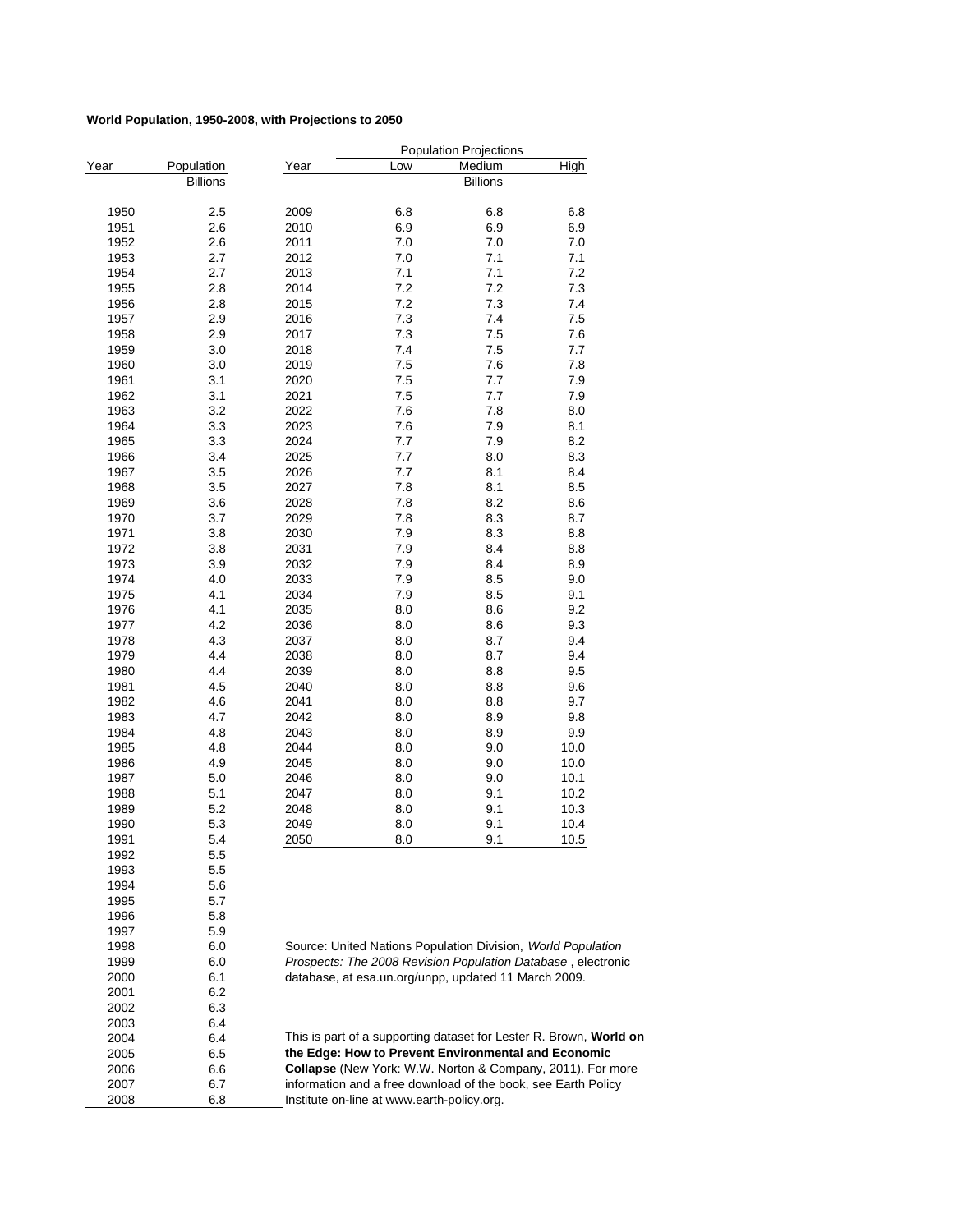

World Population, 1950-2008, with Projections to 2050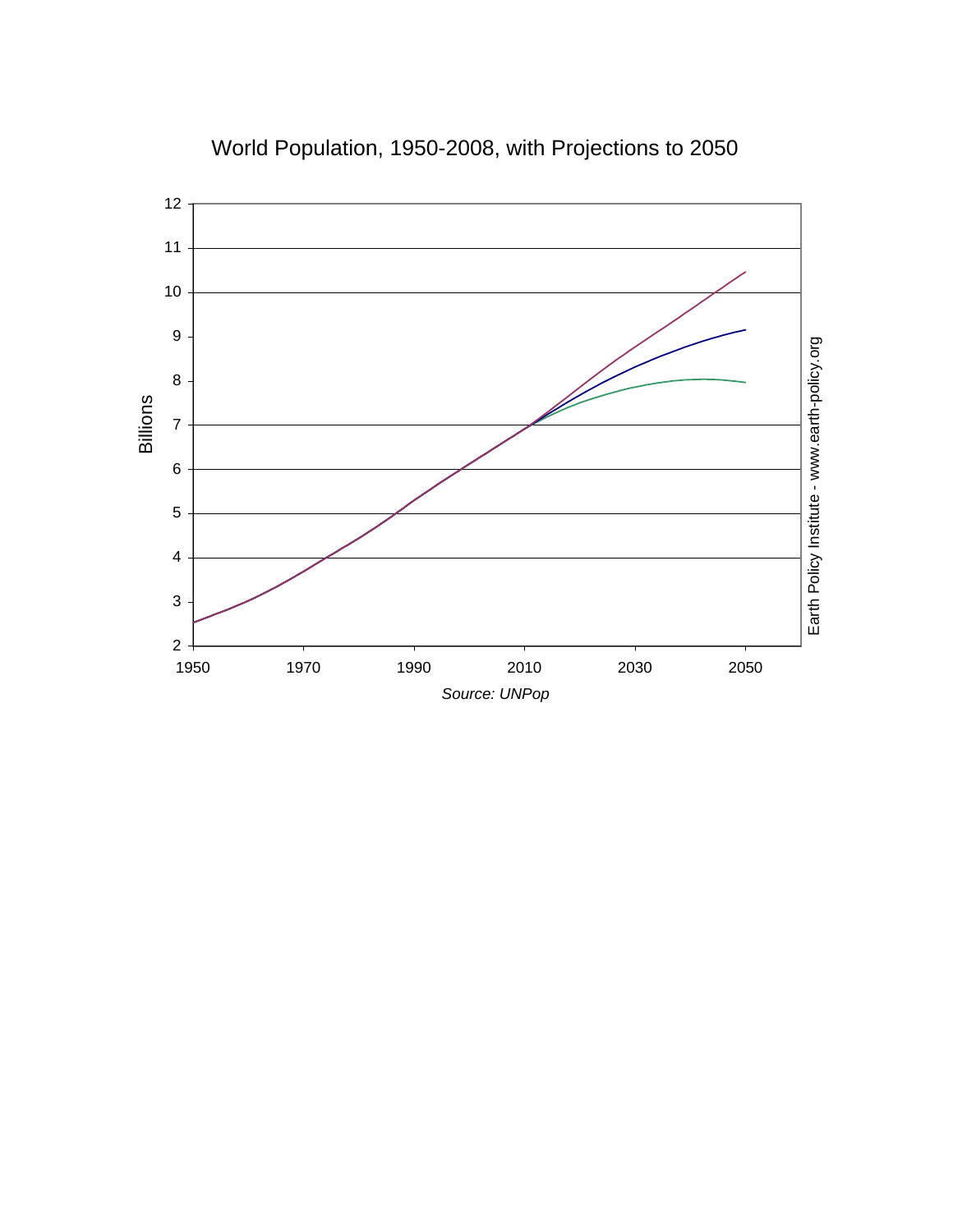#### **Populations of United States and Pakistan, 1950-2008**

| Year         | <b>United States</b> | Pakistan |
|--------------|----------------------|----------|
|              | <b>Millions</b>      |          |
|              |                      |          |
| 1950         | 157.8                | 41.2     |
| 1951         | 160.0                | 41.8     |
| 1952         | 162.5                | 42.4     |
| 1953         | 165.3                | 43.1     |
| 1954         | 168.2                | 43.8     |
| 1955         | 171.2                | 44.5     |
| 1956         | 174.2                | 45.3     |
| 1957         | 177.3                | 46.1     |
| 1958         | 180.4                | 46.9     |
| 1959         | 183.4                | 47.8     |
| 1960         | 186.3                | 48.8     |
| 1961         | 189.2                | 49.8     |
| 1962         | 192.0                | 50.8     |
| 1963         | 194.6                | 51.9     |
| 1964         | 197.1                | 53.0     |
| 1965         | 199.5                | 54.3     |
| 1966         | 201.7                | 55.6     |
| 1967         | 203.7                | 57.0     |
| 1968         | 205.7                | 58.5     |
| 1969         | 207.6                | 60.1     |
| 1970         | 209.5                | 61.8     |
| 1971         | 211.4                | 63.5     |
| 1972         | 213.3                | 65.3     |
| 1973         | 215.2                | 67.2     |
| 1974         | 217.1                | 69.2     |
| 1975         | 219.1                | 71.2     |
| 1976         | 221.1                | 73.3     |
| 1977         | 223.2                | 75.4     |
| 1978         | 225.3                | 77.6     |
|              | 227.4                | 80.0     |
| 1979<br>1980 | 229.5                | 82.6     |
|              | 231.6                | 85.4     |
| 1981         |                      |          |
| 1982         | 233.7                | 88.4     |
| 1983         | 235.9                | 91.6     |
| 1984         | 238.2                | 94.9     |
| 1985         | 240.6                | 98.3     |
| 1986         | 243.2                | 101.8    |
| 1987         | 246.0                | 105.4    |
| 1988         | 248.9                | 109.0    |
| 1989         | 251.8                | 112.5    |
| 1990         | 254.9                | 115.8    |
| 1991         | 257.9                | 118.8    |
| 1992         | 261.0                | 121.7    |
| 1993         | 264.1                | 124.5    |
| 1994         | 267.3                | 127.3    |
| 1995         | 270.6                | 130.4    |
| 1996         | 274.1                | 133.7    |
| 1997         | 277.6                | 137.2    |
| 1998         | 281.1                | 140.8    |
| 1999         | 284.5                | 144.5    |
| 2000         | 287.8                | 148.1    |
| 2001         | 291.0                | 151.7    |
| 2002         | 294.0                | 155.2    |
| 2003         | 296.9                | 158.7    |
| 2004         | 299.8                | 162.2    |
| 2005         | 302.7                | 165.8    |
| 2006         | 305.7                | 169.5    |
| 2007         | 308.7                | 173.2    |
| 2008         | 311.7                | 177.0    |

Source: U.N. Population Division, *World Population Prospects: The 2008 Revision Population Database* , at esa.un.org/unpp, updated 11 March 2009.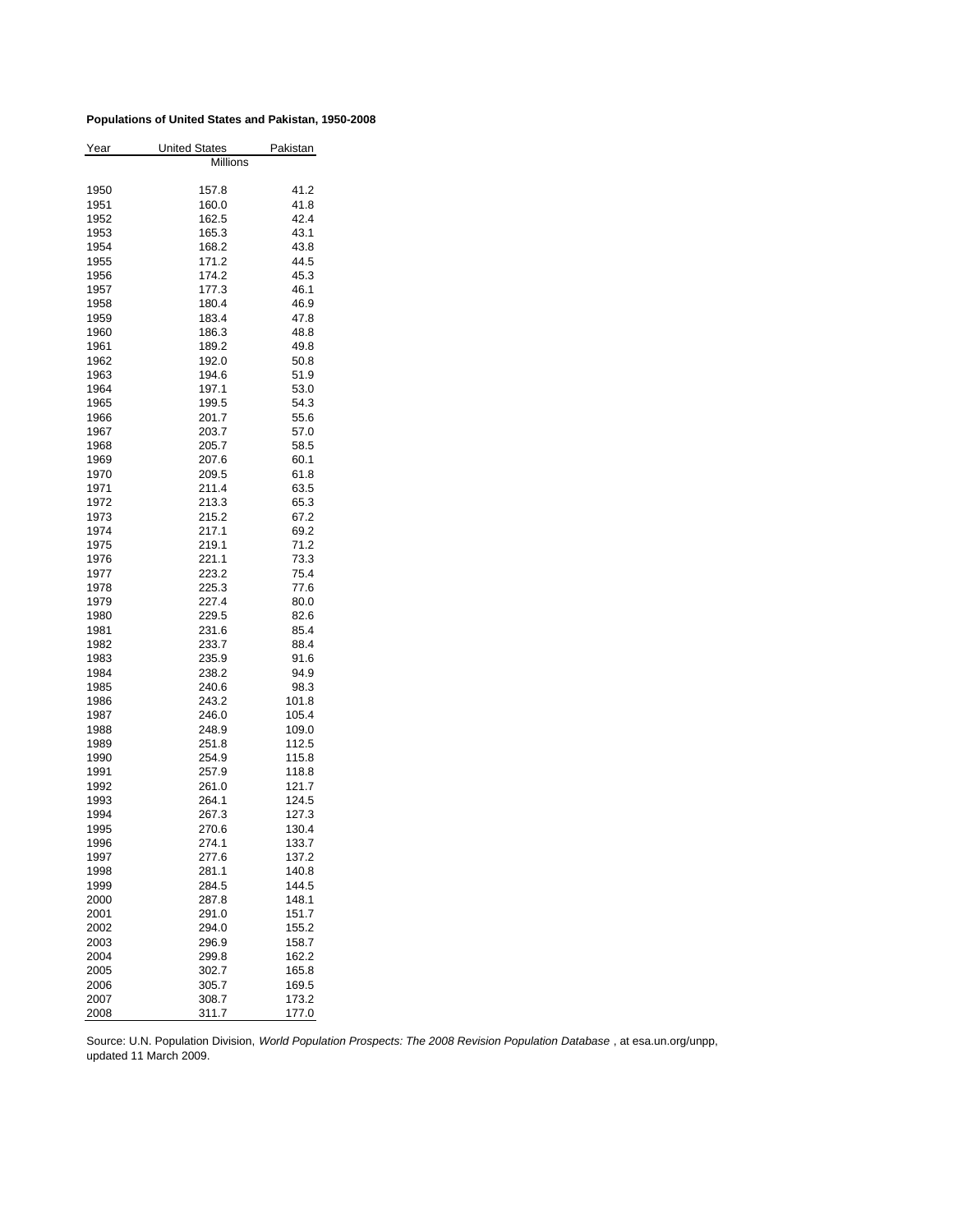

# Populations of United States and Pakistan, 1950-2008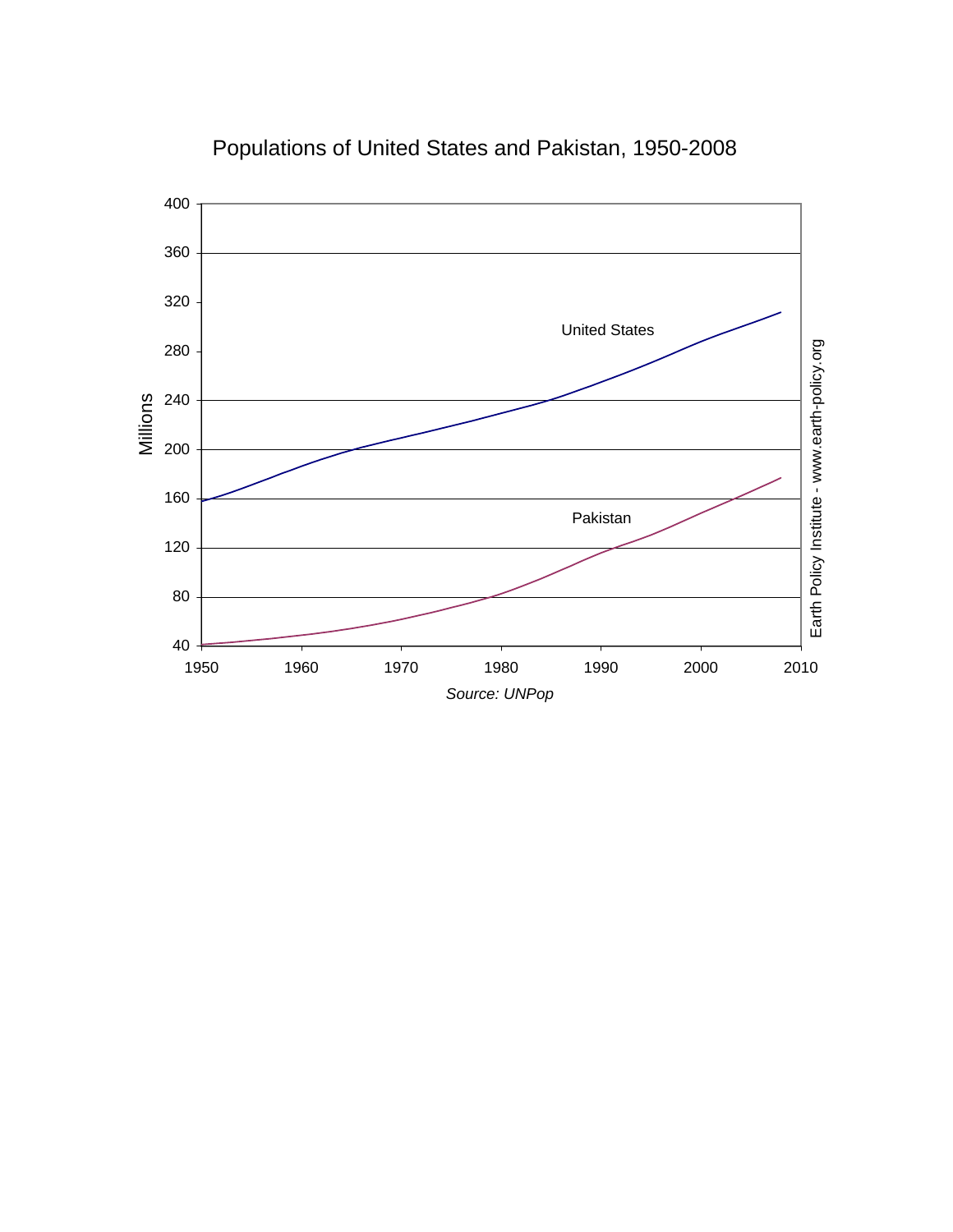|           |        | Sub-<br>Saharan |      |        | Latin America<br>& the | $U.S.$ & |         | Top 20<br>Failing |       |
|-----------|--------|-----------------|------|--------|------------------------|----------|---------|-------------------|-------|
| Period    | Africa | Africa          | Asia | Europe | Caribbean              | Canada   | Oceania | States*           | World |
|           |        |                 |      |        | Years                  |          |         |                   |       |
| 1950-1955 | 39     | 38              | 41   | 66     | 51                     | 69       | 60      | 38                | 47    |
| 1955-1960 | 41     | 40              | 44   | 68     | 54                     | 70       | 62      | 40                | 50    |
| 1960-1965 | 43     | 42              | 48   | 70     | 57                     | 71       | 64      | 42                | 52    |
| 1965-1970 | 44     | 43              | 54   | 70     | 59                     | 71       | 65      | 45                | 56    |
| 1970-1975 | 46     | 45              | 57   | 71     | 61                     | 72       | 66      | 47                | 58    |
| 1975-1980 | 49     | 47              | 59   | 71     | 63                     | 74       | 68      | 49                | 60    |
| 1980-1985 | 50     | 48              | 61   | 72     | 65                     | 75       | 70      | 51                | 62    |
| 1985-1990 | 51     | 49              | 63   | 73     | 67                     | 76       | 71      | 52                | 63    |
| 1990-1995 | 52     | 49              | 64   | 73     | 69                     | 77       | 72      | 53                | 64    |
| 1995-2000 | 52     | 49              | 66   | 73     | 71                     | 78       | 73      | 53                | 65    |
| 2000-2005 | 53     | 50              | 68   | 74     | 72                     | 79       | 75      | 54                | 66    |
| 2005-2010 | 54     | 52              | 69   | 75     | 73                     | 80       | 76      | 55                | 68    |
| 2010-2015 | 56     | 54              | 70   | 76     | 74                     | 81       | 77      | 58                | 69    |
| 2015-2020 | 58     | 56              | 72   | 77     | 76                     | 81       | 78      | 60                | 70    |
| 2020-2025 | 60     | 57              | 73   | 78     | 76                     | 82       | 79      | 61                | 71    |
| 2025-2030 | 61     | 59              | 74   | 79     | 77                     | 82       | 80      | 63                | 72    |
| 2030-2035 | 63     | 61              | 74   | 80     | 78                     | 83       | 80      | 65                | 73    |
| 2035-2040 | 64     | 63              | 75   | 80     | 79                     | 83       | 81      | 66                | 74    |
| 2040-2045 | 66     | 64              | 76   | 81     | 79                     | 84       | 82      | 68                | 75    |
| 2045-2050 | 67     | 66              | 77   | 82     | 80                     | 84       | 82      | 69                | 76    |

**Life Expectancy for the World and Selected Groups and Regions, 1950-2005, with Projection to 2050**

\* Note: The top 20 failing states, based on data from 2009, are Somalia, Chad, Sudan, Zimbabwe, the Democratic Republic of the Congo, Afghanistan, Iraq, the Central African Republic, Guinea, Pakistan, Haiti, C ôte d'Ivoire, Kenya, Nigeria, Yemen, Burma, Ethiopia, East Timor, North Korea, and Niger.

Source: Compiled by Earth Policy Institute from U.N. Population Division, *World Population Prospects: The 2008 Revision Population Database* , at esa.un.org/unpp, updated 11 March 2009; top 20 failing states from Fund for Peace and *Foreign Policy* , "The Failed States Index," *Foreign Policy* , July/August 2010, pp. 76-79.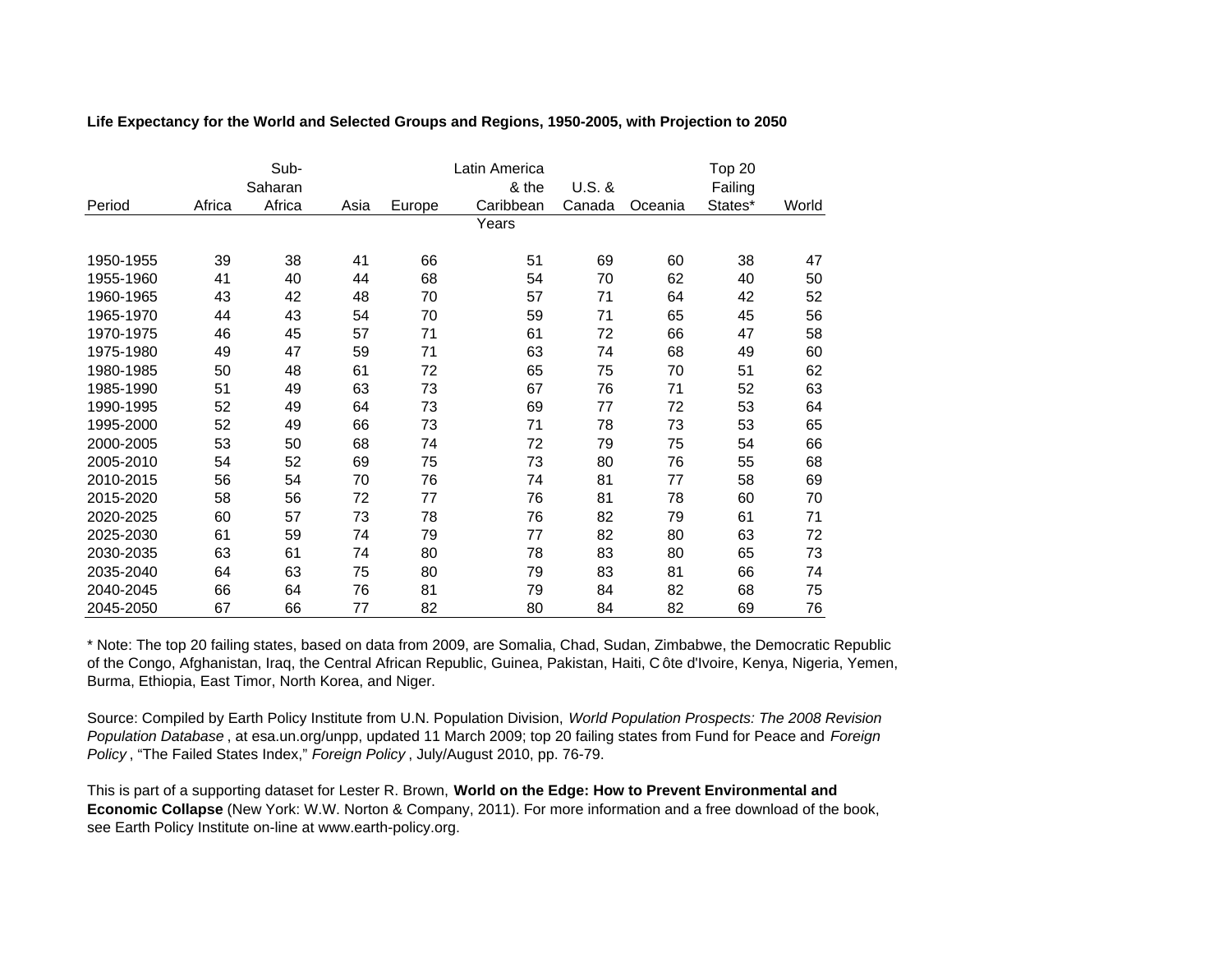

Life Expectancy for the World, 1950-2005, with Projection to 2050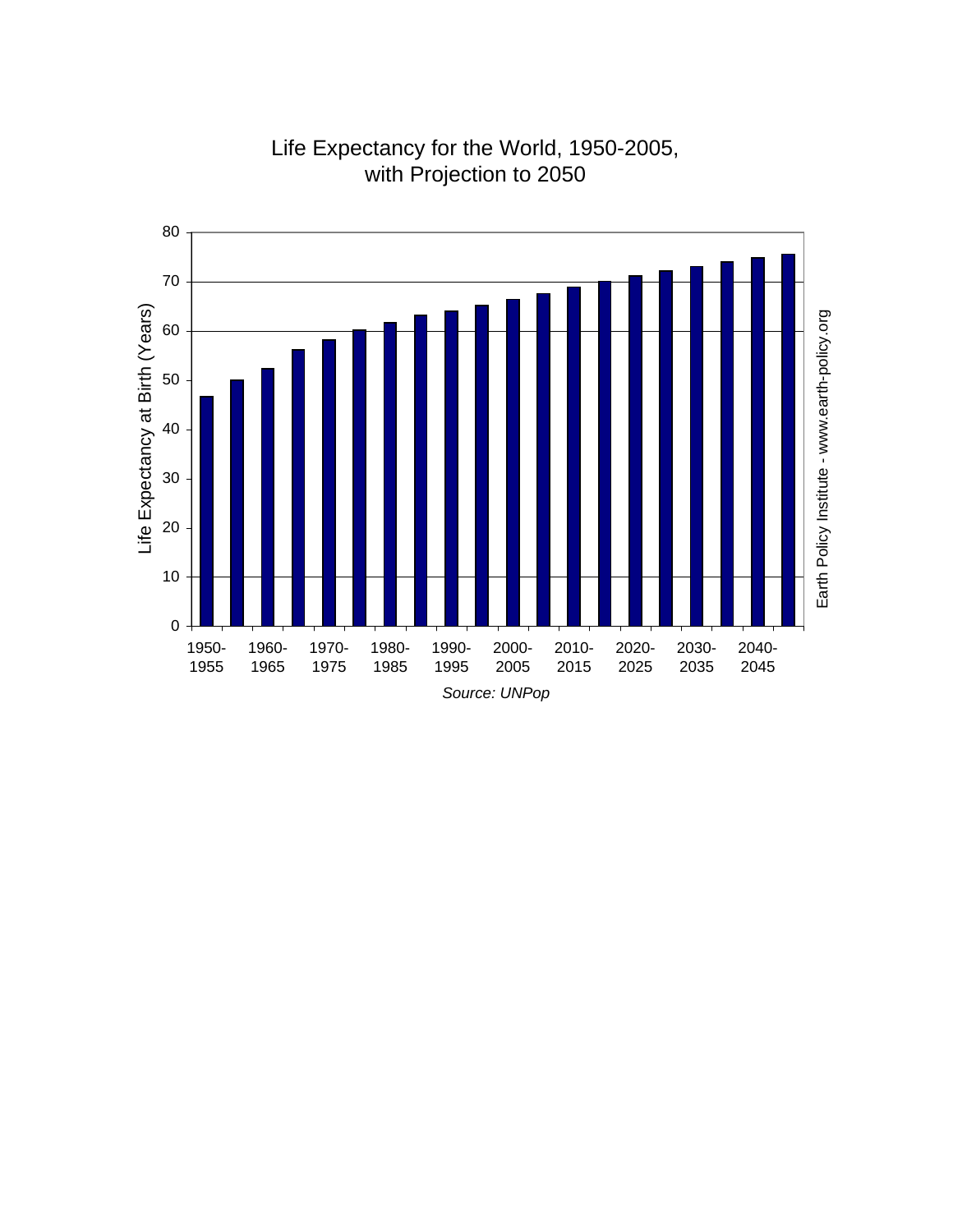

## Life Expectancy for Africa, 1950-2005, with Projection to 2050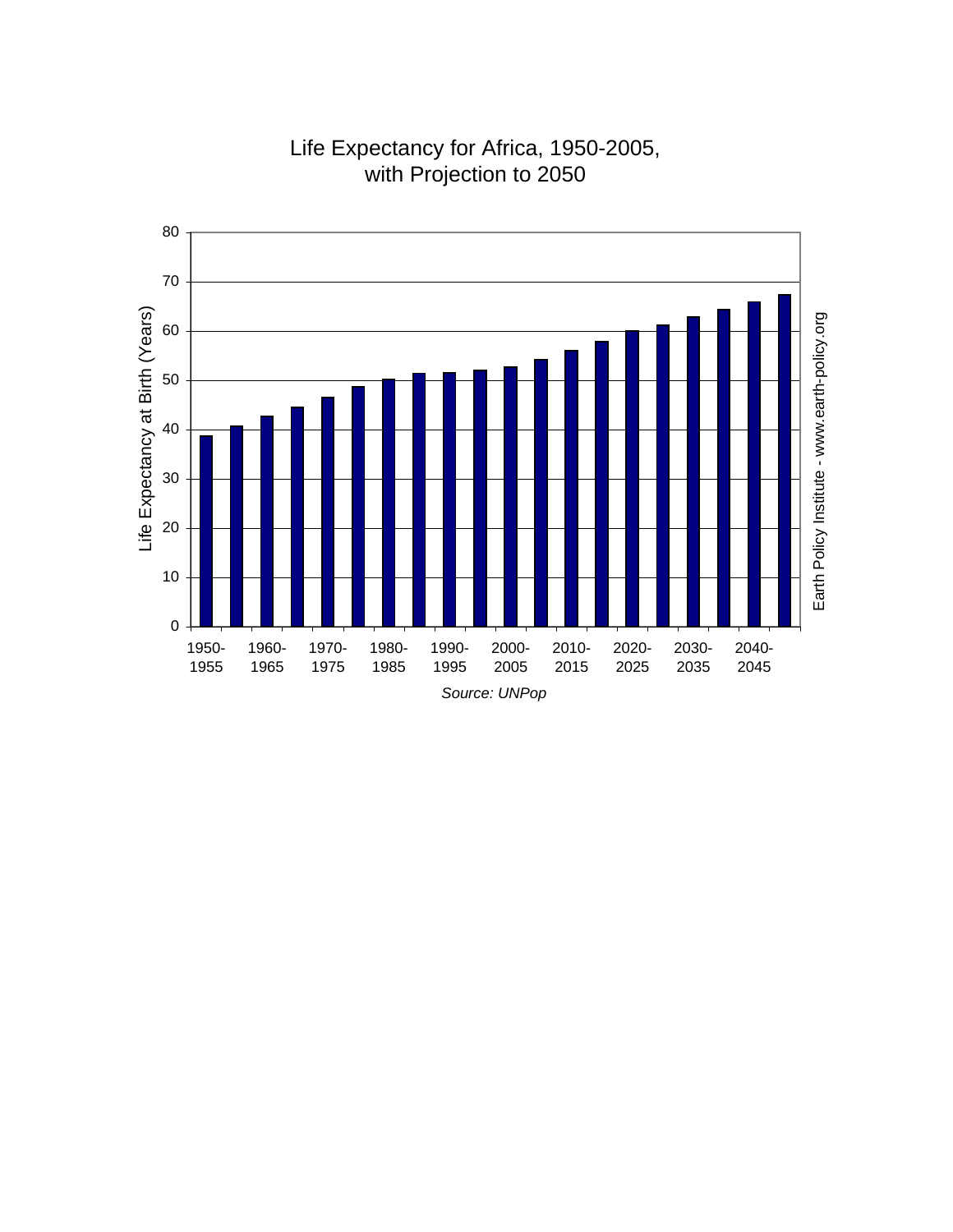

Life Expectancy for Sub-Saharan Africa, 1950-2005, with Projection to 2050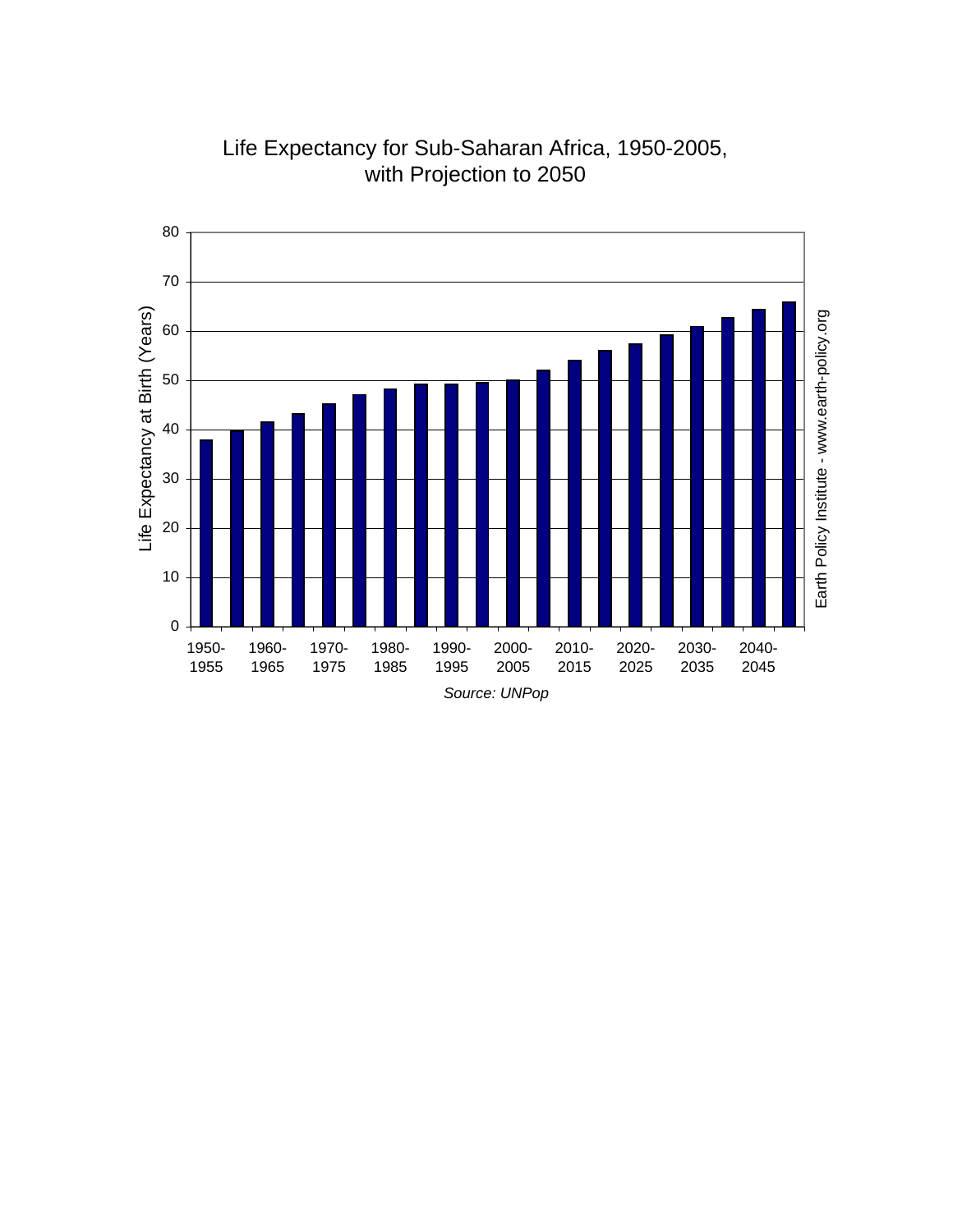

## Life Expectancy for Asia, 1950-2005, with Projection to 2050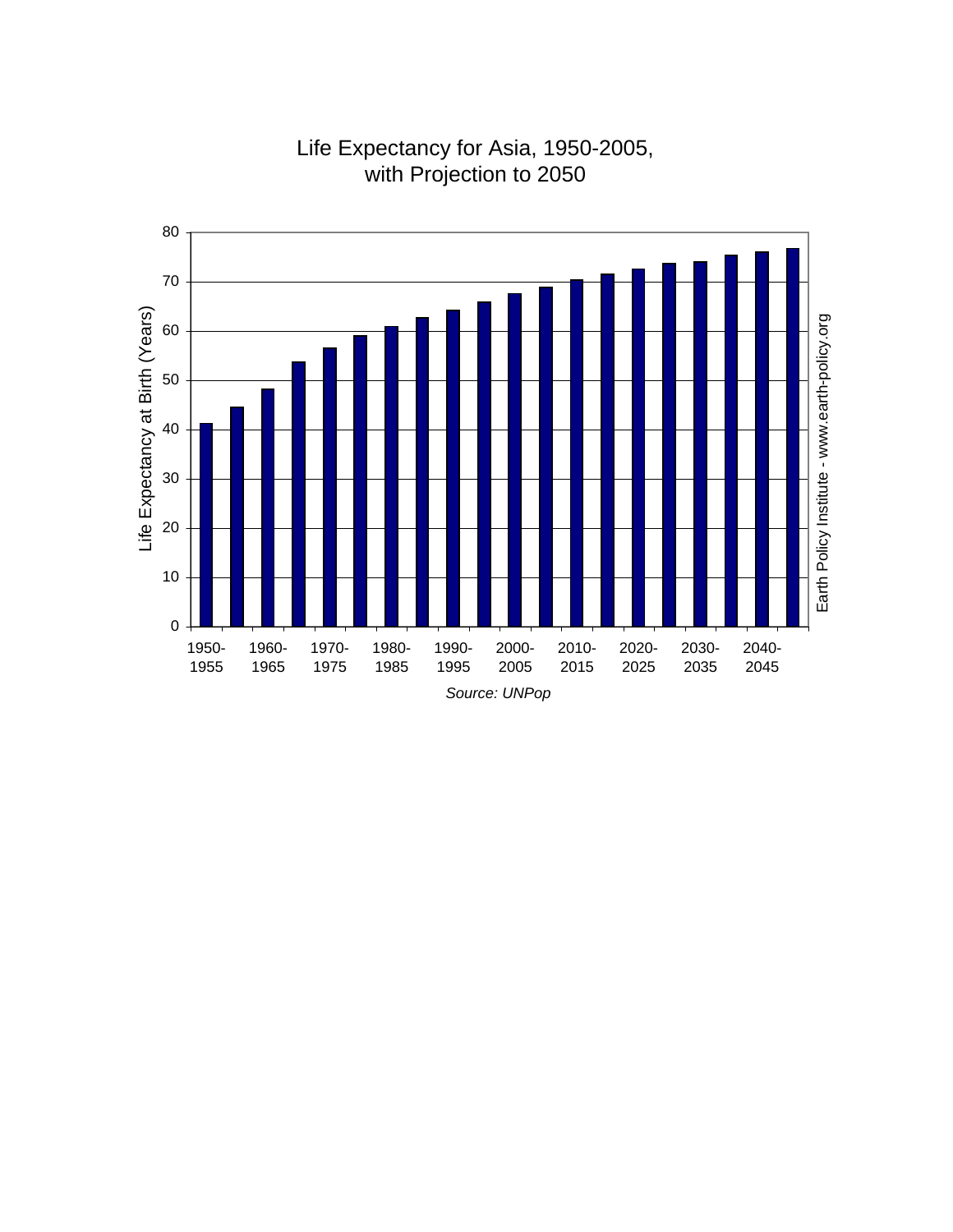

Life Expectancy for Top 20 Failing States, 1950-2005, with Projection to 2050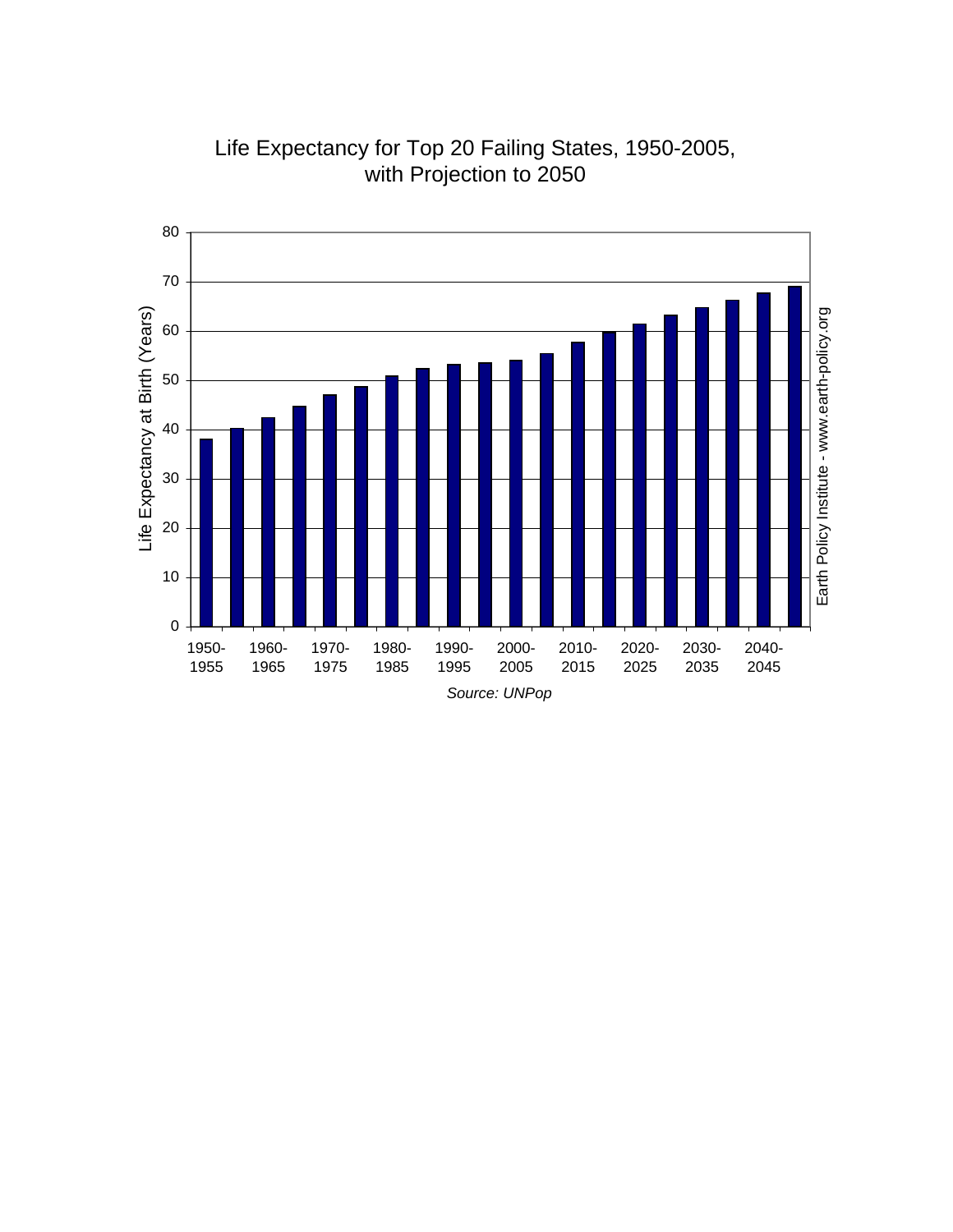**Gross Domestic Product Based on Purchasing Power Parity for China, India, and Brazil, 1980-2009**

| Year | China                                              | India | Brazil |
|------|----------------------------------------------------|-------|--------|
|      | Billion U.S. Dollars (PPP Adjusted, Current Year)* |       |        |
|      |                                                    |       |        |
| 1980 | 248                                                | 288   | 444    |
| 1981 | 285                                                | 335   | 464    |
| 1982 | 330                                                | 369   | 495    |
| 1983 | 380                                                | 408   | 497    |
| 1984 | 454                                                | 443   | 543    |
| 1985 | 531                                                | 479   | 604    |
| 1986 | 591                                                | 514   | 664    |
| 1987 | 679                                                | 551   | 708    |
| 1988 | 781                                                | 617   | 734    |
| 1989 | 844                                                | 683   | 786    |
| 1990 | 910                                                | 750   | 782    |
| 1991 | 1,029                                              | 793   | 818    |
| 1992 | 1,203                                              | 847   | 833    |
| 1993 | 1,401                                              | 909   | 893    |
| 1994 | 1,618                                              | 985   | 966    |
| 1995 | 1,832                                              | 1,080 | 1,027  |
| 1996 | 2,054                                              | 1,184 | 1,069  |
| 1997 | 2,284                                              | 1,329 | 1,125  |
| 1998 | 2,490                                              | 1,415 | 1,138  |
| 1999 | 2,719                                              | 1,483 | 1,158  |
| 2000 | 3,011                                              | 1,582 | 1,234  |
| 2001 | 3,334                                              | 1,681 | 1,278  |
| 2002 | 3,697                                              | 1,786 | 1,333  |
| 2003 | 4,158                                              | 1,949 | 1,378  |
| 2004 | 4,698                                              | 2,162 | 1,495  |
| 2005 | 5,364                                              | 2,434 | 1,585  |
| 2006 | 6,242                                              | 2,756 | 1,701  |
| 2007 | 7,338                                              | 3,118 | 1,858  |
| 2008 | 8,217                                              | 3,390 | 1,996  |
| 2009 | 9,047                                              | 3,615 | 2,010  |

\* Note: Purchasing-power-parity (PPP) adjustment attempts to make currency among different countries comparable based on the amount of currency required to purchase the same volume of goods in each country. The IMF expresses PPP-adjusted figures in international dollars, a theoretical currency that corresponds to nominal U.S. dollars.

Source: Compiled by Earth Policy Institute from International Monetary Fund (IMF), *World Economic Outlook 2010* , electronic database, at www.imf.org/external/pubs/ft/weo/2010/02/weodata/index.aspx, updated October 2010.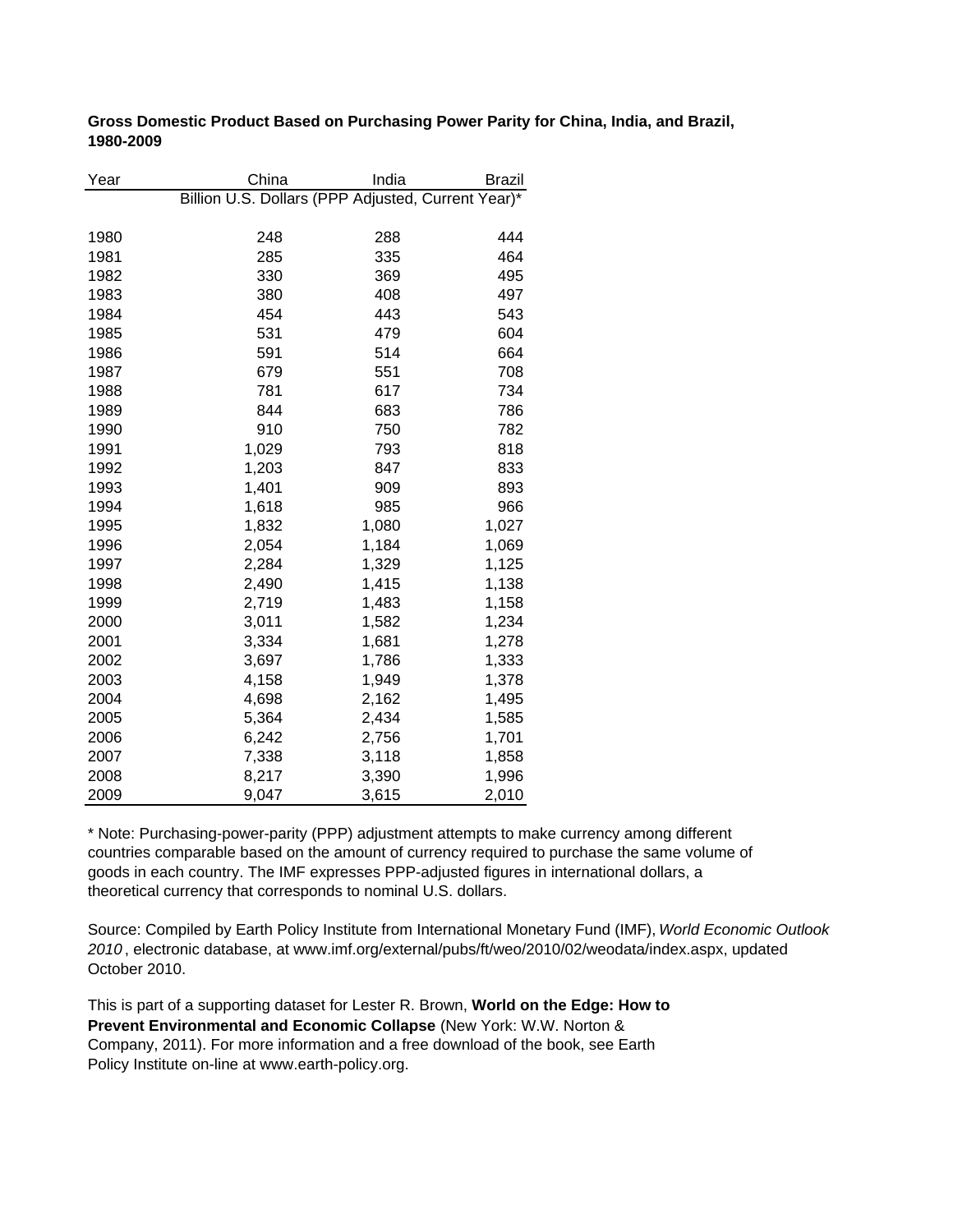

Gross Domestic Product Based on Purchasing Power Parity for China, India, and Brazil, 1980-2008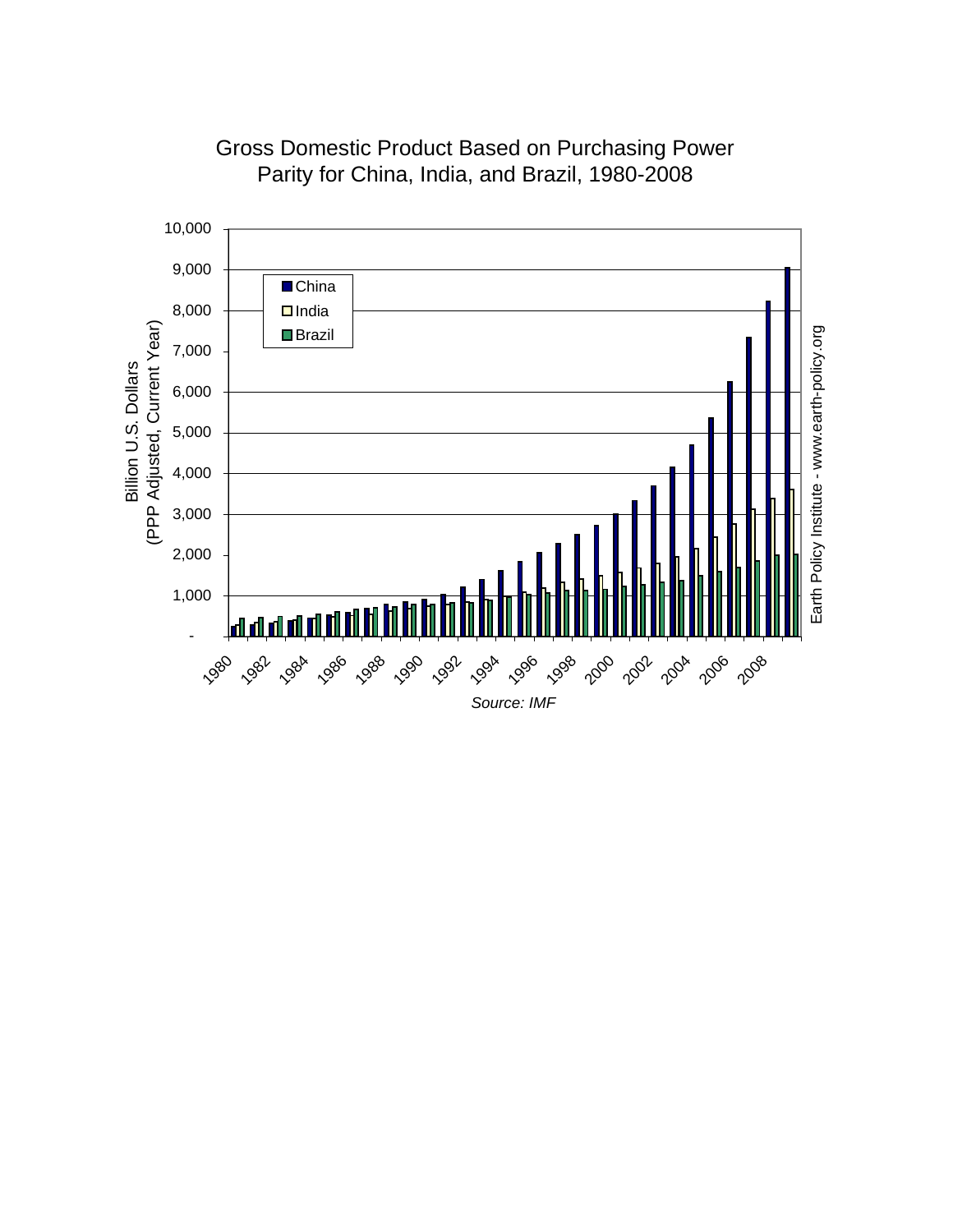**Per Capita Gross Domestic Product Based on Purchasing Power Parity for China, India, and Brazil, 1980-2009**

| Year | China                                              | India | Brazil |
|------|----------------------------------------------------|-------|--------|
|      | Billion U.S. Dollars (PPP Adjusted, Current Year)* |       |        |
|      |                                                    |       |        |
| 1980 | 251                                                | 416   | 3,741  |
| 1981 | 285                                                | 472   | 3,821  |
| 1982 | 324                                                | 510   | 3,984  |
| 1983 | 369                                                | 551   | 3,910  |
| 1984 | 435                                                | 585   | 4,175  |
| 1985 | 502                                                | 619   | 4,540  |
| 1986 | 550                                                | 649   | 4,887  |
| 1987 | 621                                                | 681   | 5,105  |
| 1988 | 704                                                | 746   | 5,192  |
| 1989 | 749                                                | 809   | 5,457  |
| 1990 | 796                                                | 870   | 5,335  |
| 1991 | 888                                                | 901   | 5,488  |
| 1992 | 1,026                                              | 943   | 5,497  |
| 1993 | 1,182                                              | 991   | 5,802  |
| 1994 | 1,350                                              | 1,054 | 6,173  |
| 1995 | 1,513                                              | 1,133 | 6,466  |
| 1996 | 1,678                                              | 1,219 | 6,629  |
| 1997 | 1,848                                              | 1,344 | 6,869  |
| 1998 | 1,996                                              | 1,405 | 6,846  |
| 1999 | 2,162                                              | 1,447 | 6,861  |
| 2000 | 2,376                                              | 1,518 | 7,204  |
| 2001 | 2,613                                              | 1,585 | 7,354  |
| 2002 | 2,878                                              | 1,657 | 7,560  |
| 2003 | 3,217                                              | 1,779 | 7,698  |
| 2004 | 3,614                                              | 1,942 | 8,231  |
| 2005 | 4,102                                              | 2,153 | 8,603  |
| 2006 | 4,749                                              | 2,402 | 9,166  |
| 2007 | 5,553                                              | 2,677 | 9,900  |
| 2008 | 6,188                                              | 2,868 | 10,526 |
| 2009 | 6,778                                              | 3,015 | 10,499 |

\* Note: Purchasing-power-parity (PPP) adjustment attempts to make currency among different countries comparable based on the amount of currency required to purchase the same volume of goods in each country. The IMF expresses PPP-adjusted figures in international dollars, a theoretical currency that corresponds to nominal U.S. dollars.

Source: Compiled by Earth Policy Institute from International Monetary Fund (IMF), *World Economic Outlook 2010* , electronic database, at www.imf.org/external/pubs/ft/weo/2010/02/weodata/index.aspx, updated October 2010.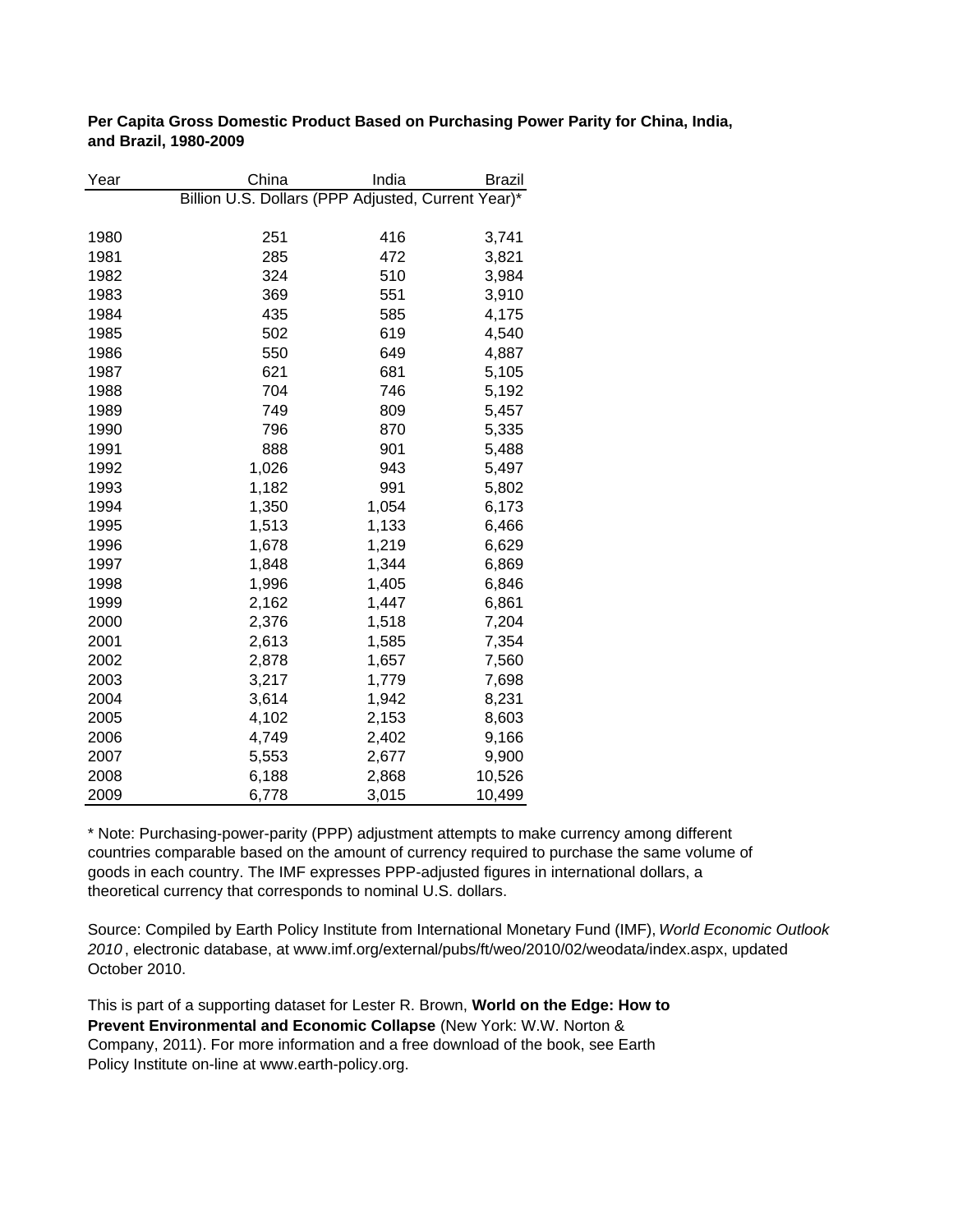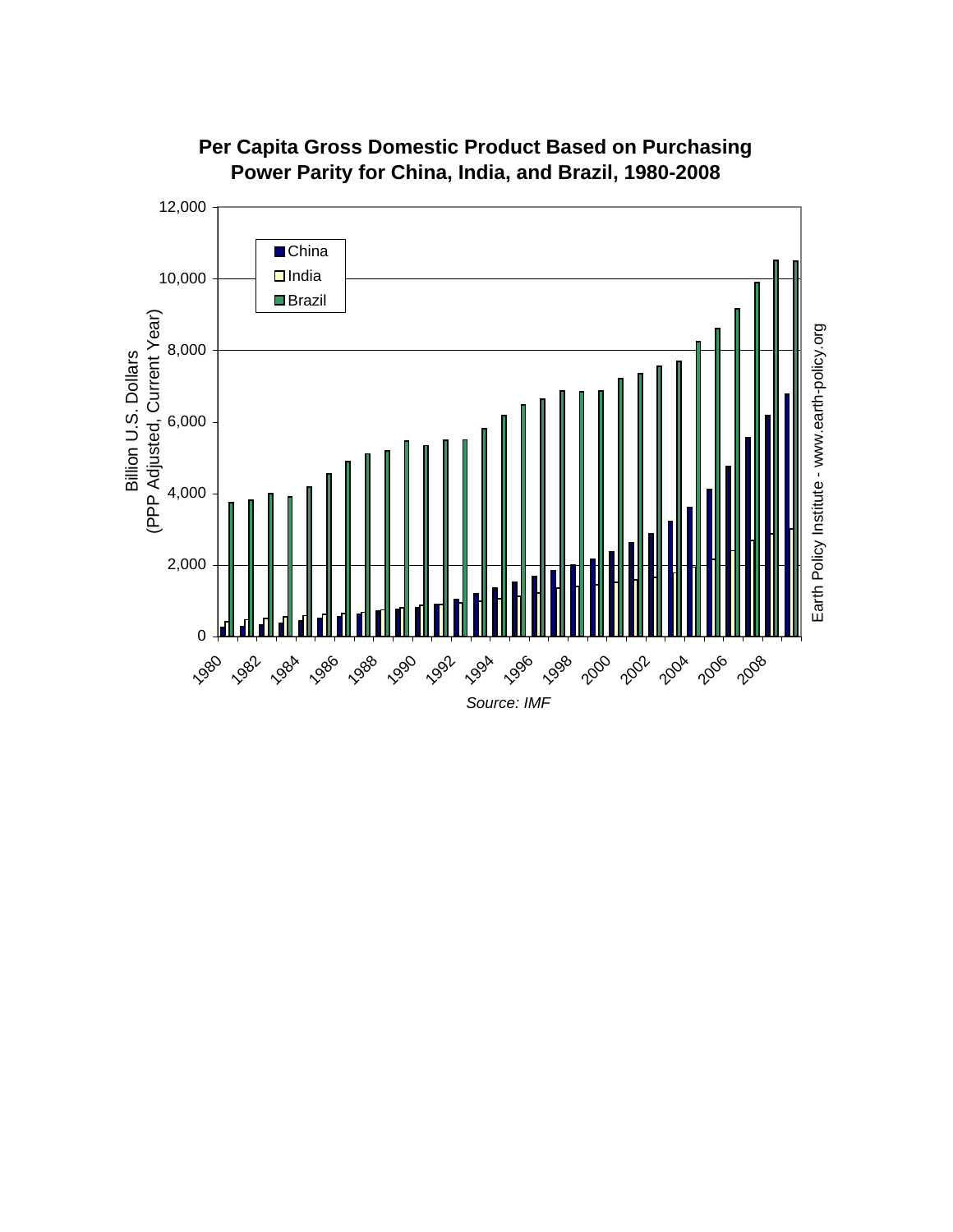| Year | <b>Total Net ODA</b> | <b>Total ODA Grants</b>             | Debt Forgiveness Grants |
|------|----------------------|-------------------------------------|-------------------------|
|      |                      | Billion U.S. Dollars (Current Year) |                         |
|      |                      |                                     |                         |
| 1960 | 4.7                  | 3.7                                 | 0.0                     |
| 1961 | 5.2                  | 4.0                                 | 0.0                     |
| 1962 | 5.6                  | 4.0                                 | 0.0                     |
| 1963 | 5.8                  | 3.9                                 | 0.0                     |
| 1964 | 5.9                  | 3.8                                 | 0.0                     |
| 1965 | 6.5                  | 3.7                                 | 0.0                     |
| 1966 | 6.5                  | 3.7                                 | 0.0                     |
| 1967 | 6.4                  | 3.6                                 | 0.0                     |
| 1968 | 6.9                  | 3.3                                 | 0.0                     |
| 1969 | 6.9                  | 3.2                                 | 0.0                     |
| 1970 | 6.7                  | 3.3                                 | 0.0                     |
| 1971 | 7.3                  | 3.6                                 | 0.0                     |
| 1972 | 8.8                  | 4.4                                 | 0.3                     |
| 1973 | 8.7                  | 4.5                                 | 0.0                     |
| 1974 | 11.2                 | 5.3                                 | 0.0                     |
| 1975 | 13.3                 | 6.3                                 | 0.0                     |
| 1976 | 13.2                 | 6.6                                 | 0.1                     |
| 1977 | 15.0                 | 7.2                                 | 0.2                     |
| 1978 | 19.1                 | 9.4                                 | 0.7                     |
| 1979 | 21.8                 | 11.7                                | 0.5                     |
|      | 26.2                 |                                     | 1.2                     |
| 1980 |                      | 13.0                                |                         |
| 1981 | 24.6                 | 12.2                                | 0.2                     |
| 1982 | 27.0                 | 12.5                                | 0.1                     |
| 1983 | 26.8                 | 13.3                                | 0.1                     |
| 1984 | 28.1                 | 14.8                                | 0.1                     |
| 1985 | 28.8                 | 17.0                                | 0.3                     |
| 1986 | 35.8                 | 20.0                                | 0.3                     |
| 1987 | 40.6                 | 22.2                                | 0.2                     |
| 1988 | 47.1                 | 24.7                                | 0.3                     |
| 1989 | 45.8                 | 25.8                                | 0.6                     |
| 1990 | 54.3                 | 32.3                                | 4.3                     |
| 1991 | 58.4                 | 36.6                                | 6.0                     |
| 1992 | 62.4                 | 34.8                                | 3.0                     |
| 1993 | 56.3                 | 33.5                                | 2.7                     |
| 1994 | 59.0                 | 35.2                                | 3.5                     |
| 1995 | 58.9                 | 36.3                                | 3.7                     |
| 1996 | 55.8                 | 36.6                                | 3.4                     |
| 1997 | 48.7                 | 31.4                                | 3.1                     |
| 1998 | 52.3                 | 32.5                                | 3.0                     |
| 1999 | 53.6                 | 34.0                                | 2.3                     |
| 2000 | 54.0                 | 33.1                                | 2.0                     |
| 2001 | 52.7                 | 33.6                                | 2.5                     |
| 2002 | 58.6                 | 39.9                                | 4.5                     |
| 2003 | 69.4                 | 51.0                                | 8.3                     |
| 2004 | 79.9                 | 57.5                                | 7.1                     |
| 2005 | 107.8                | 83.8                                | 25.0                    |
| 2006 | 104.8                | 79.7                                | 18.6                    |
| 2007 | 104.2                | 75.7                                | 9.6                     |
| 2008 | 122.3                | 88.2                                | 11.1                    |
| 2009 | 119.7                | 80.7                                | 0.5                     |

#### **Official Development Assistance from Development Assistance Committee Members, 1960-2009**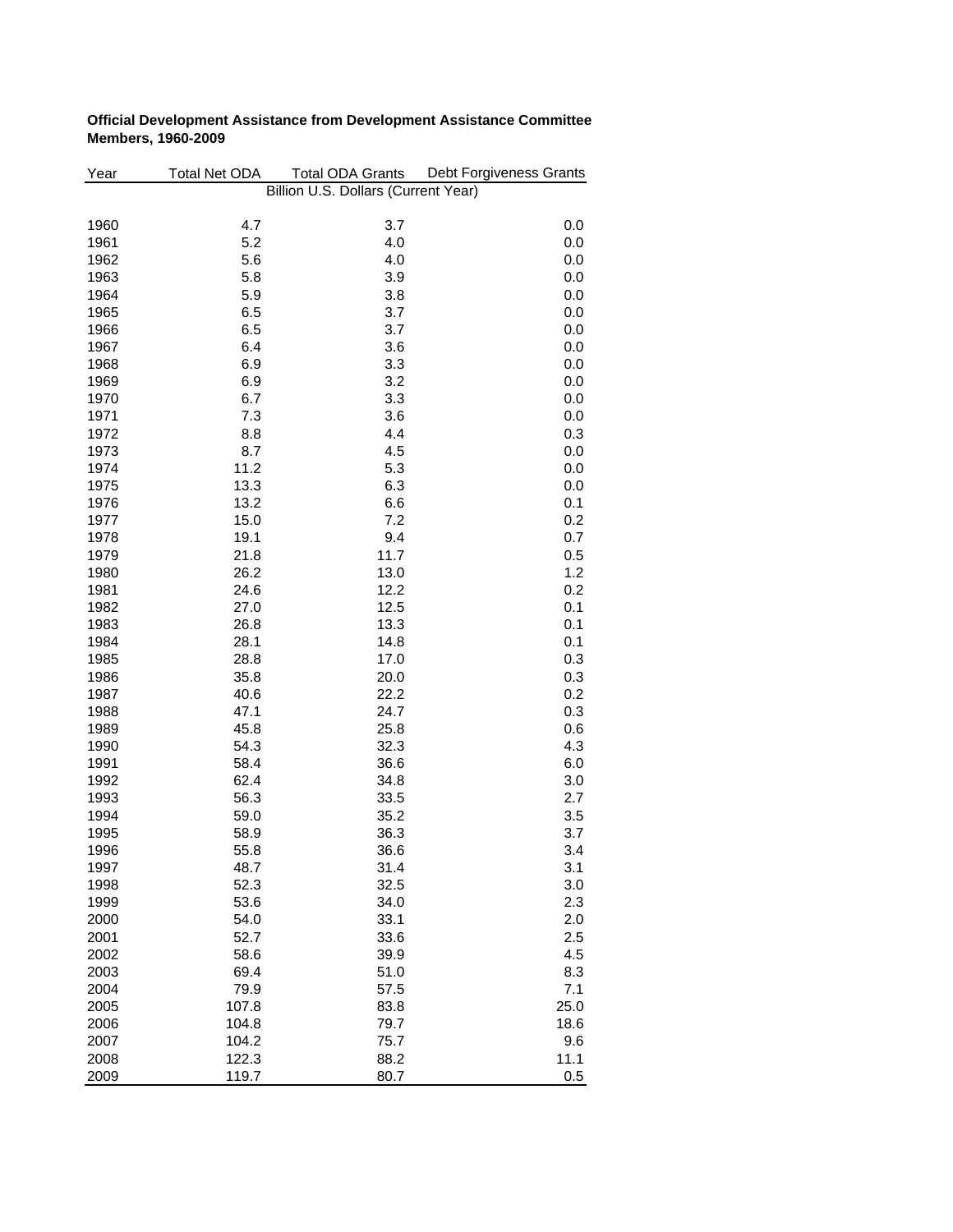#### Notes:

1) Total Net ODA refers to total grants (transfers of cash, goods, and services not requiring repayment) and loans/credits provided to recipient countries, minus repayments to donor countries of principal on loans.

3) Total Net ODA from DAC countries is equal to 98.7% of total net ODA distributed to recipient countries. Total ODA Grants from DAC countries is equal to 99.4% of total ODA grants distributed to recipient countries. Debt Forgiveness Grants from DAC countries are equal to 99.9% of all debt forgiveness distributed to recipient countries. 2) The Development Assistance Committee (DAC) is a group of twenty-three major bilateral donors: the EU-15, plus Australia, Canada, Japan, New Zealand, Norway, Switzerland, the United States, and the European Commission.

Source: Compiled by Earth Policy Institute from Organisation for Economic Cooperation and Development (OECD), *OECD Statistics* , electronic database, at stats.oecd.org/Index.aspx, updated 4 October 2010; OECD, "DAC's Glossary," at www.oecd.org/glossary/0,3414,en\_2649\_33721\_1965693\_1\_1\_1\_1,00.html.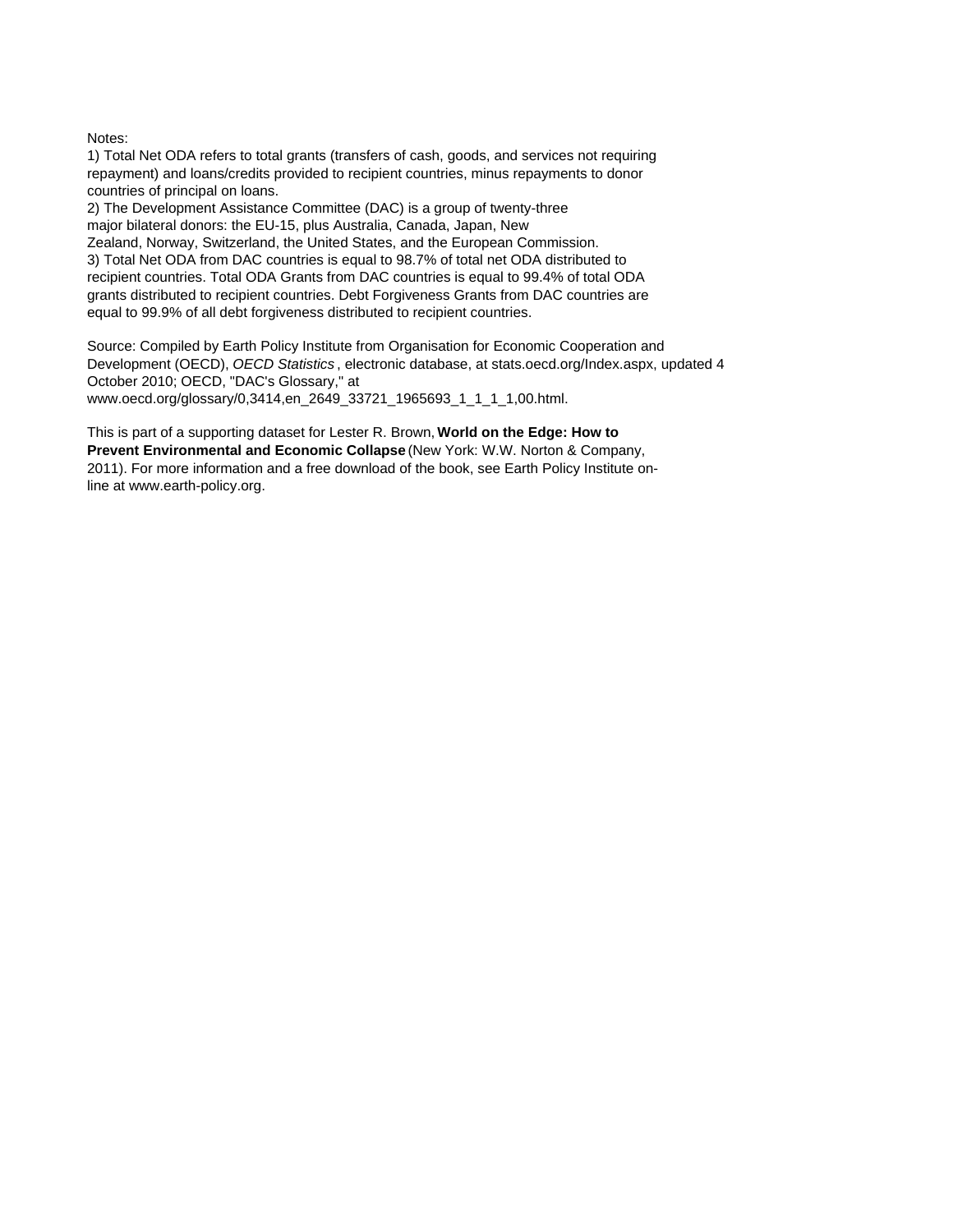

Official Development Assistance from Development Assistance Committee Members, 1960-2009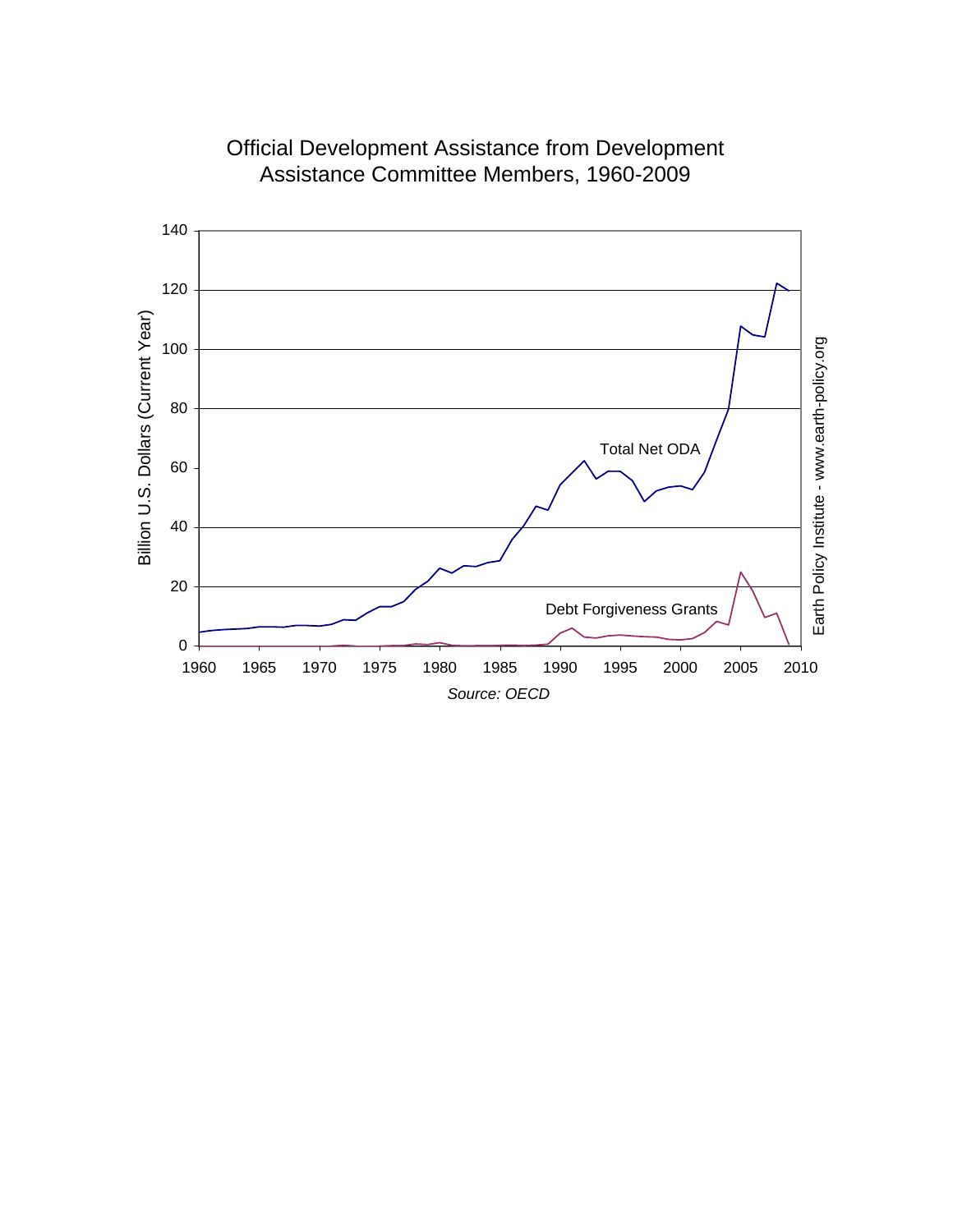#### **Official Development Assistance from the United States, 1960-2009**

| Year | <b>Total Net ODA</b> | <b>Total ODA Grants</b>             | Debt Forgiveness Grants |
|------|----------------------|-------------------------------------|-------------------------|
|      |                      | Billion U.S. Dollars (Current Year) |                         |
| 1960 | 2.8                  | 2.5                                 | 0.0                     |
| 1961 | 3.0                  | 2.6                                 | 0.0                     |
| 1962 | 3.3                  | 2.6                                 | 0.0                     |
| 1963 | 3.6                  | 2.6                                 | 0.0                     |
| 1964 | 3.6                  | 2.4                                 | 0.0                     |
| 1965 | 4.0                  | 2.2                                 | 0.0                     |
|      |                      | 2.2                                 |                         |
| 1966 | 3.8                  |                                     | 0.0                     |
| 1967 | 3.3                  | 1.9                                 | 0.0                     |
| 1968 | 3.8                  | 1.7                                 | 0.0                     |
| 1969 | 3.4                  | 1.5                                 | 0.0                     |
| 1970 | 3.2                  | 1.4                                 | 0.0                     |
| 1971 | 3.1                  | 1.5                                 | 0.0                     |
| 1972 | 4.0                  | 1.6                                 | 0.0                     |
| 1973 | 2.7                  | 1.4                                 | 0.0                     |
| 1974 | 3.7                  | 1.7                                 | 0.0                     |
| 1975 | 4.2                  | 1.7                                 | 0.0                     |
| 1976 | 4.4                  | 1.7                                 | 0.0                     |
| 1977 | 4.7                  | 1.7                                 | 0.0                     |
| 1978 | 5.7                  | 2.1                                 | 0.0                     |
| 1979 | 4.7                  | 2.5                                 | 0.0                     |
| 1980 | 7.1                  | 3.0                                 | 0.0                     |
| 1981 | 5.8                  | 3.2                                 | 0.0                     |
| 1982 | 8.2                  | 3.8                                 | 0.0                     |
| 1983 | 8.1                  | 4.5                                 | 0.0                     |
| 1984 | 8.7                  | 5.6                                 | 0.0                     |
| 1985 | 9.4                  | 7.3                                 | 0.0                     |
| 1986 | 9.6                  | 7.0                                 | 0.0                     |
| 1987 | 9.1                  | 6.8                                 | 0.0                     |
| 1988 | 10.1                 | 6.5                                 | 0.0                     |
| 1989 | 7.7                  | 6.8                                 | 0.0                     |
| 1990 | 11.4                 | 8.5                                 | 1.4                     |
| 1991 | 11.3                 | 12.1                                | 4.4                     |
| 1992 | 11.7                 | 8.7                                 | 1.0                     |
| 1993 | 10.1                 | 8.5                                 | 0.7                     |
| 1994 | 9.9                  | 8.3                                 | 0.2                     |
| 1995 | 7.4                  | 6.4                                 | 0.1                     |
| 1996 | 9.4                  | 7.7                                 | 0.0                     |
| 1997 | 6.9                  | 5.6                                 | 0.2                     |
|      |                      |                                     |                         |
| 1998 | 8.8                  | 6.6                                 | 0.0                     |
| 1999 | 9.1                  | 7.6                                 | 0.1                     |
| 2000 | 10.0                 | 8.1                                 | 0.0                     |
| 2001 | 11.4                 | 9.0                                 | 0.0                     |
| 2002 | 13.3                 | 11.3                                | 0.4                     |
| 2003 | 16.3                 | 16.4                                | 2.4                     |
| 2004 | 19.7                 | 17.0                                | 0.1                     |
| 2005 | 27.9                 | 26.3                                | 4.2                     |
| 2006 | 23.5                 | 22.0                                | 1.7                     |
| 2007 | 21.8                 | 19.7                                | 0.1                     |
| 2008 | 26.8                 | 24.8                                | 0.4                     |
| 2009 | 28.7                 | 25.9                                | 0.0                     |

Note: Total Net ODA refers to total grants (transfers of cash, goods, and services not requiring repayment) and loans/credits provided to recipient countries, minus repayments to donor countries of principal on loans.

Source: Compiled by Earth Policy Insitute from Organisation for Economic Cooperation and Development (OECD), *OECD Statistics* , electronic database, at stats.oecd.org/Index.aspx, updated 4 October 2010; OECD, "DAC's Glossary," at

www.oecd.org/glossary/0,3414,en\_2649\_33721\_1965693\_1\_1\_1\_1,00.html.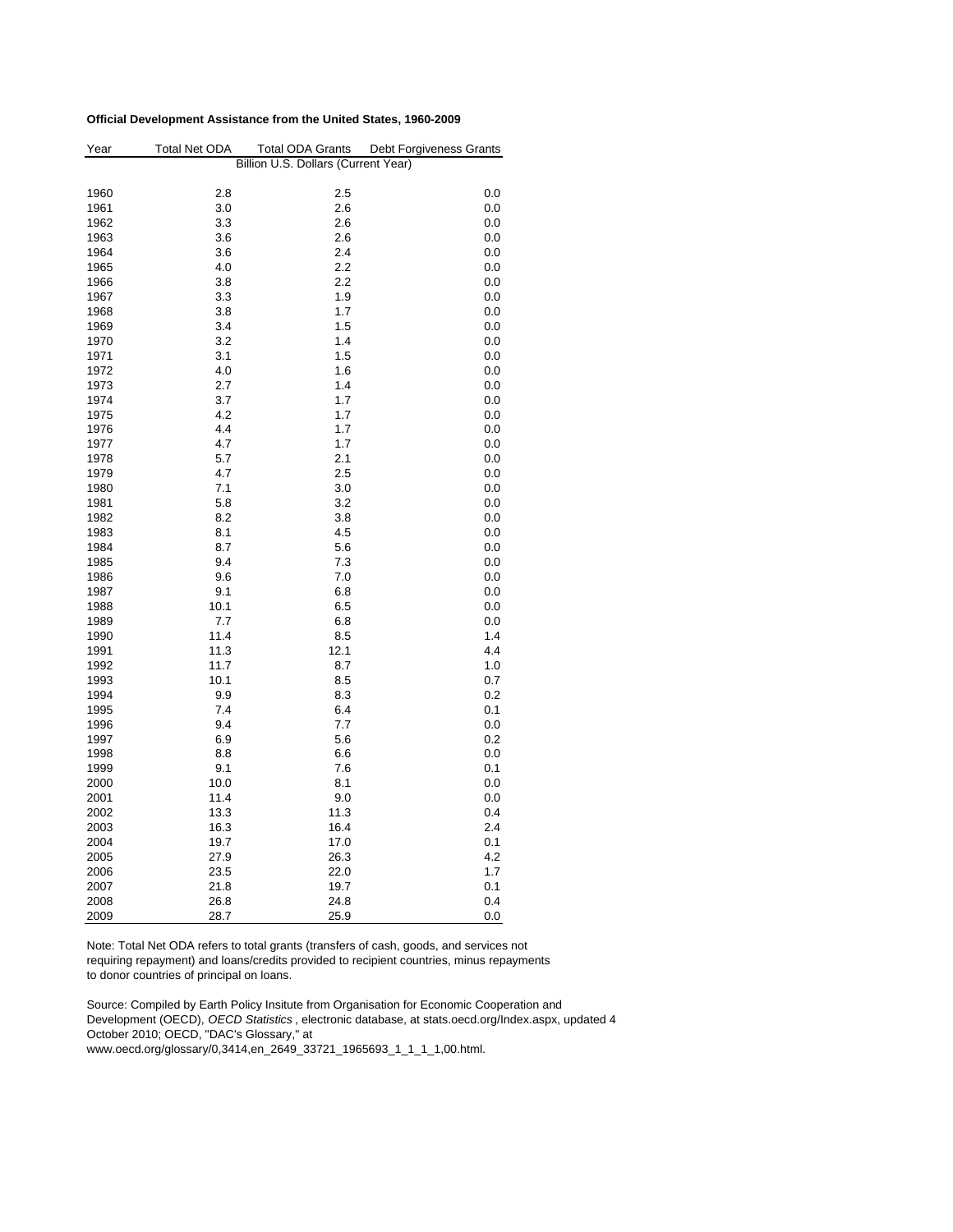

Official Development Assistance from the United States, 1960-2009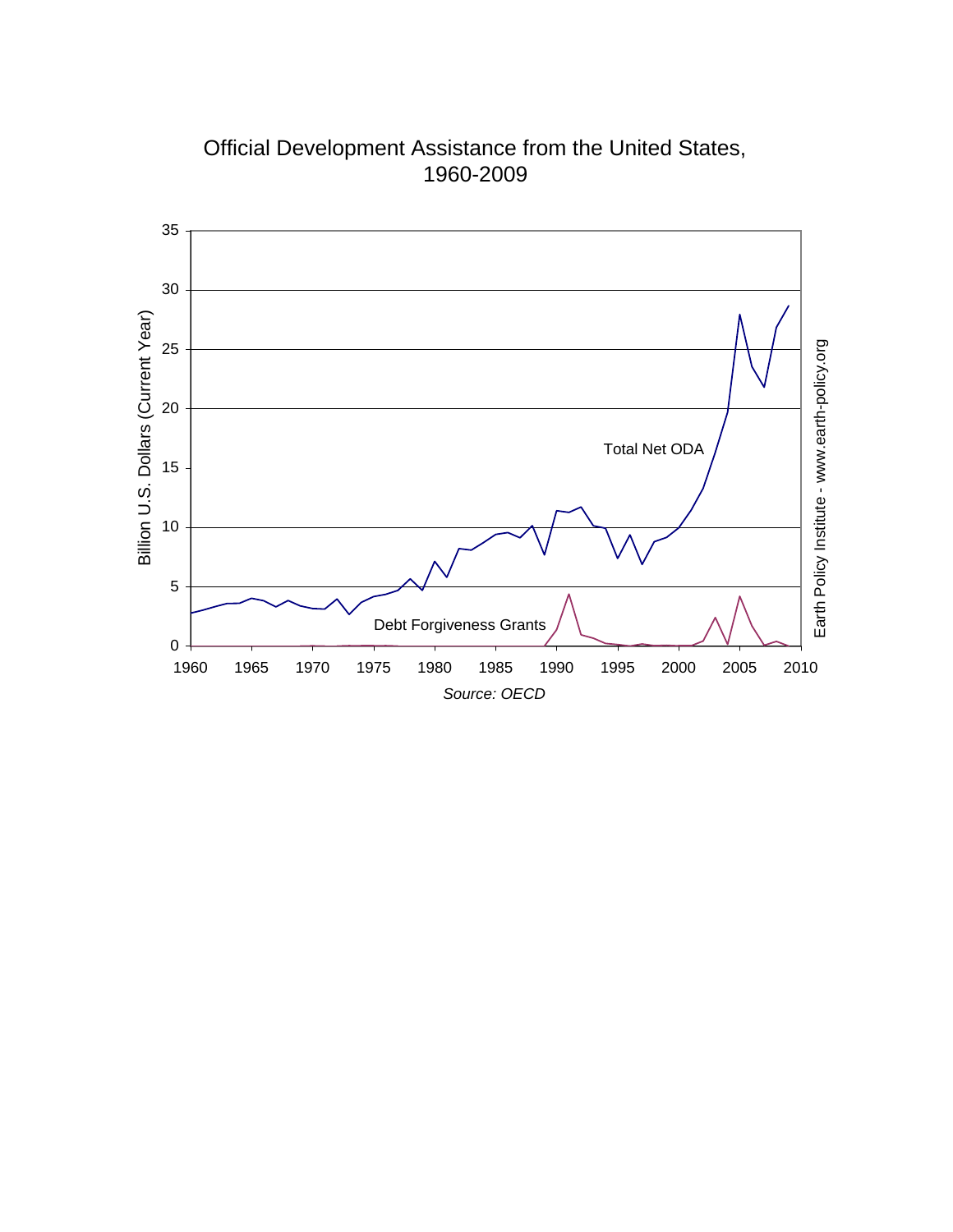#### **Education and Total Fertility Rates for Top and Bottom Countries Sorted by Primary School Enrollment**

| Top 10 Countries <sup>1</sup> | Primary School Enrollment <sup>2</sup><br>(Latest Year) | Adult Literacy Rate <sup>3</sup> Total Fertility Rate <sup>4</sup><br>(Latest Year) | (2008)             |
|-------------------------------|---------------------------------------------------------|-------------------------------------------------------------------------------------|--------------------|
|                               | Percent                                                 | Percent                                                                             | Number of Children |
|                               |                                                         |                                                                                     | per Woman          |
|                               |                                                         |                                                                                     |                    |
| Japan                         | 100.0                                                   |                                                                                     | 1.3                |
| Spain                         | 99.8                                                    | 97.6                                                                                | 1.5                |
| Iran                          | 99.7                                                    | 82.3                                                                                | 1.8                |
| Georgia <sup>6</sup>          | 99.6                                                    | 99.7                                                                                | 1.6                |
| United Kingdom                | 99.6                                                    |                                                                                     | 1.9                |
| Canada <sup>5</sup>           | 99.5                                                    |                                                                                     | 1.6                |
| Sri Lanka                     | 99.5                                                    | 90.6                                                                                | 2.3                |
| New Zealand                   | 99.5                                                    |                                                                                     | 2.2                |
| Greece <sup>6</sup>           | 99.4                                                    | 97.0                                                                                | 1.5                |
| Cuba <sup>6</sup>             | 99.3                                                    | 99.8                                                                                | 1.5                |

| Bottom 10 Countries <sup>1</sup> | Primary School Enrollment <sup>2</sup><br>(Latest Year) | Adult Literacy Rate <sup>3</sup> Total Fertility Rate <sup>4</sup><br>(Latest Year) | (2008)                     |
|----------------------------------|---------------------------------------------------------|-------------------------------------------------------------------------------------|----------------------------|
|                                  | Percent                                                 |                                                                                     | Percent Number of Children |
|                                  |                                                         |                                                                                     | per Woman                  |
|                                  |                                                         |                                                                                     |                            |
| Nigeria <sup>5, 6</sup>          | 61.4                                                    | 60.1                                                                                | 5.7                        |
| Chad $5, 6$                      | 61.0                                                    | 32.7                                                                                | 6.2                        |
| Congo                            | 58.9                                                    |                                                                                     | 4.4                        |
| Côte d'Ivoire <sup>6</sup>       | 57.2                                                    | 54.6                                                                                | 4.6                        |
| Niger                            | 54.0                                                    | 28.7                                                                                | 7.1                        |
| Equatorial Guinea <sup>o</sup>   | 53.5                                                    | 93.0                                                                                | 5.3                        |
| Guinea-Bissau <sup>6</sup>       | 52.1                                                    | 51.0                                                                                | 5.7                        |
| Djibouti                         | 40.1                                                    |                                                                                     | 3.9                        |
| Sudan <sup>5, 6</sup>            | 39.2                                                    | 69.3                                                                                | 4.2                        |
| Eritrea <sup>6</sup>             | 35.7                                                    | 65.3                                                                                | 4.6                        |

Notes:

 $1$ Rankings are based on a list of 185 countries for which primary enrollment data are available. Countries for which data are not available include Afghanistan, Burma, China, the Democratic Republic of the Congo, Haiti, North Korea, Russia, Singapore, and Somalia.

 $2$  Enrollment of the official age group for primary school as a percentage of the corresponding population.

 $3$  The percentage of population aged 15 years and over who can both read and write with understanding a short simple statement on his/her everyday life.

<sup>4</sup> The average number of children a woman would have at the end of her reproductive period, assuming her reproductive rate is constant throughout the period.

<sup>5</sup> Primary enrollment rates are UIS estimations.

6 Adult literacy rates are UIS estimations.

Source: Compiled by Earth Policy Institute from UNESCO Institute for Statistics (UIS), *Data Center* , electronic database, at stats.uis.unesco.org, viewed 12 November 2010; UIS, "Glossary," at www.uis.unesco.org/glossary/index.aspx, viewed 12 November 2010; UNESCO, *Education for All Global Monitoring Report 2010: Reaching the Marginalized* (Paris, 2010), statistical tables; United Nations, "Glossary," in *World Population Prospects: The 2008 Revision Population Database*, at esa.un.org/unpp, updated 11 March 2009.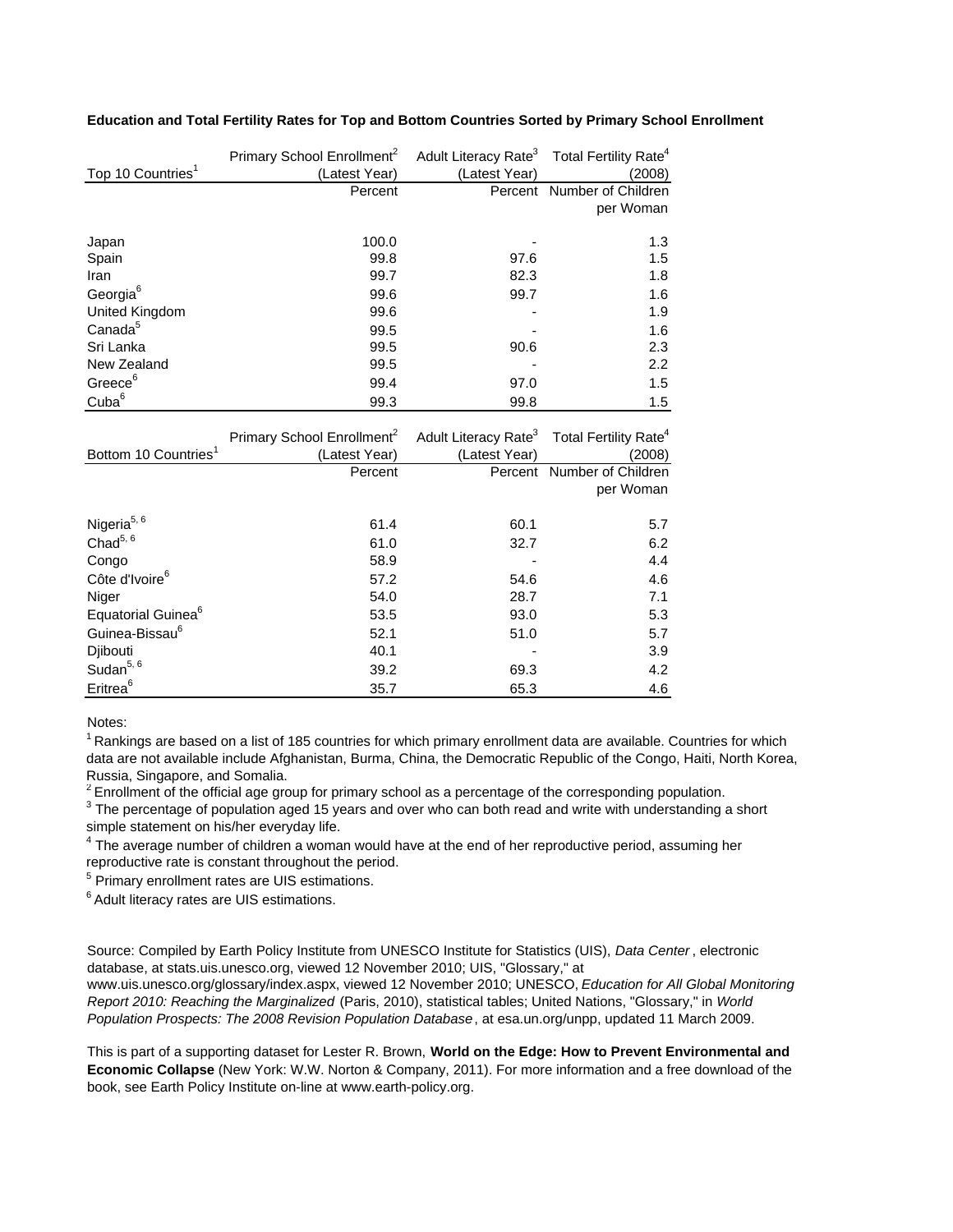### **Female Education and Total Fertility Rates by Country, Latest Year (2003-2008)**

|                               | <b>Female Primary</b> | Female Secondary | Female Adult |                             |
|-------------------------------|-----------------------|------------------|--------------|-----------------------------|
| Country                       | Enrollment            | Enrollment       | Literacy     | <b>Total Fertility Rate</b> |
|                               | Percent               | Percent          | Percent      | Children Per Woman          |
| Afghanistan                   |                       | 14.6             |              | 6.6                         |
| Albania                       | 83.8                  |                  | 98.7         | 1.9                         |
| Algeria                       | 92.9                  |                  | 63.9         | 2.4                         |
| Andorra                       | 82.9                  | 72.0             |              | 1.3                         |
| Angola                        |                       |                  | 57.0         | 5.8                         |
| Anguilla                      | 92.8                  | 79.1             |              |                             |
| Antigua and Barbuda           | 86.8                  | 87.2             | 99.4         |                             |
| Argentina                     |                       | 83.8             | 97.7         | 2.2                         |
| Armenia                       | 85.6                  | 88.7             | 99.4         | 1.7                         |
| Aruba                         | 98.3                  | 79.2             | 98.0         | 1.7                         |
| Australia                     | 97.4                  | 88.7             |              | 2.0                         |
| Austria                       |                       |                  |              | 1.4                         |
| Azerbaijan                    | 95.3                  | 97.2             | 99.2         | 2.3                         |
| <b>Bahamas</b>                | 92.4                  | 87.1             |              | 2.0                         |
| <b>Bahrain</b>                | 96.5                  | 91.3             | 89.4         | 2.3                         |
| Bangladesh                    | 86.3                  | 42.6             | 49.8         | 2.3                         |
| <b>Barbados</b>               |                       |                  |              | 1.5                         |
| <b>Belarus</b>                | 95.6                  | 88.9             | 99.7         | 1.4                         |
| Belgium                       | 98.7                  | 85.1             |              | 1.8                         |
| <b>Belize</b>                 | 97.4                  | 67.9             |              | 2.9                         |
| Benin                         | 86.5                  |                  | 28.1         | 5.4                         |
| Bermuda                       | 70.9                  | 56.3             |              | 1.8                         |
| <b>Bhutan</b>                 | 88.5                  | 49.0             | 38.7         | 2.6                         |
| <b>Bolivia</b>                | 91.5                  | 69.0             | 86.0         | 3.5                         |
| Bosnia and Herzegovina        | 88.3                  |                  | 95.9         | 1.2                         |
| Botswana                      | 87.8                  | 60.5             | 83.5         | 2.9                         |
| <b>Brazil</b>                 | 93.2                  | 85.4             | 90.2         | 1.9                         |
| <b>British Virgin Islands</b> | 94.0                  | 88.7             |              |                             |
| Brunei Darussalam             | 93.4                  | 90.5             | 93.3         | 2.1                         |
| <b>Bulgaria</b>               | 95.8                  | 82.3             | 97.9         | 1.5                         |
| <b>Burkina Faso</b>           | 59.4                  | 13.1             | 21.6         | 5.9                         |
| Burma (Myanmar)               |                       | 46.4             | 89.2         | 2.3                         |
| Burundi                       | 99.6                  |                  | 59.9         | 4.6                         |
| Cambodia                      | 86.7                  | 31.7             | 70.9         | 2.9                         |
| Cameroon                      | 85.6                  |                  | 67.8         | 4.6                         |
| Canada                        |                       |                  |              | 1.6                         |
| Cape Verde                    | 81.5                  |                  | 79.3         | 2.7                         |
| Cayman Islands                | 78.3                  | 76.0             | 99.0         | $\overline{\phantom{a}}$    |
| Central African Republic      | 56.6                  | 7.7              | 41.1         | 4.8                         |
| Chad                          |                       |                  | 21.9         | 6.2                         |
| Chile                         | 94.5                  | 86.2             | 98.7         | 1.9                         |
| China                         |                       |                  | 90.5         | 1.8                         |
| China, Hong Kong SAR          | 94.7                  | 75.8             |              | 1.0                         |
| China, Macao SAR              | 86.9                  | 75.8             | 90.7         | 0.9                         |
| Colombia                      | 89.2                  | 76.7             | 93.4         | 2.4                         |
| Comoros                       | 83.8                  |                  | 67.8         | 4.0                         |
| Congo                         | 56.0                  |                  |              | 4.4                         |
| Cook Islands                  | 94.6                  | 83.7             |              |                             |
| Costa Rica                    |                       |                  | 96.2         | 2.0                         |
| Côte d'Ivoire                 | 52.0                  |                  | 44.3         | 4.6                         |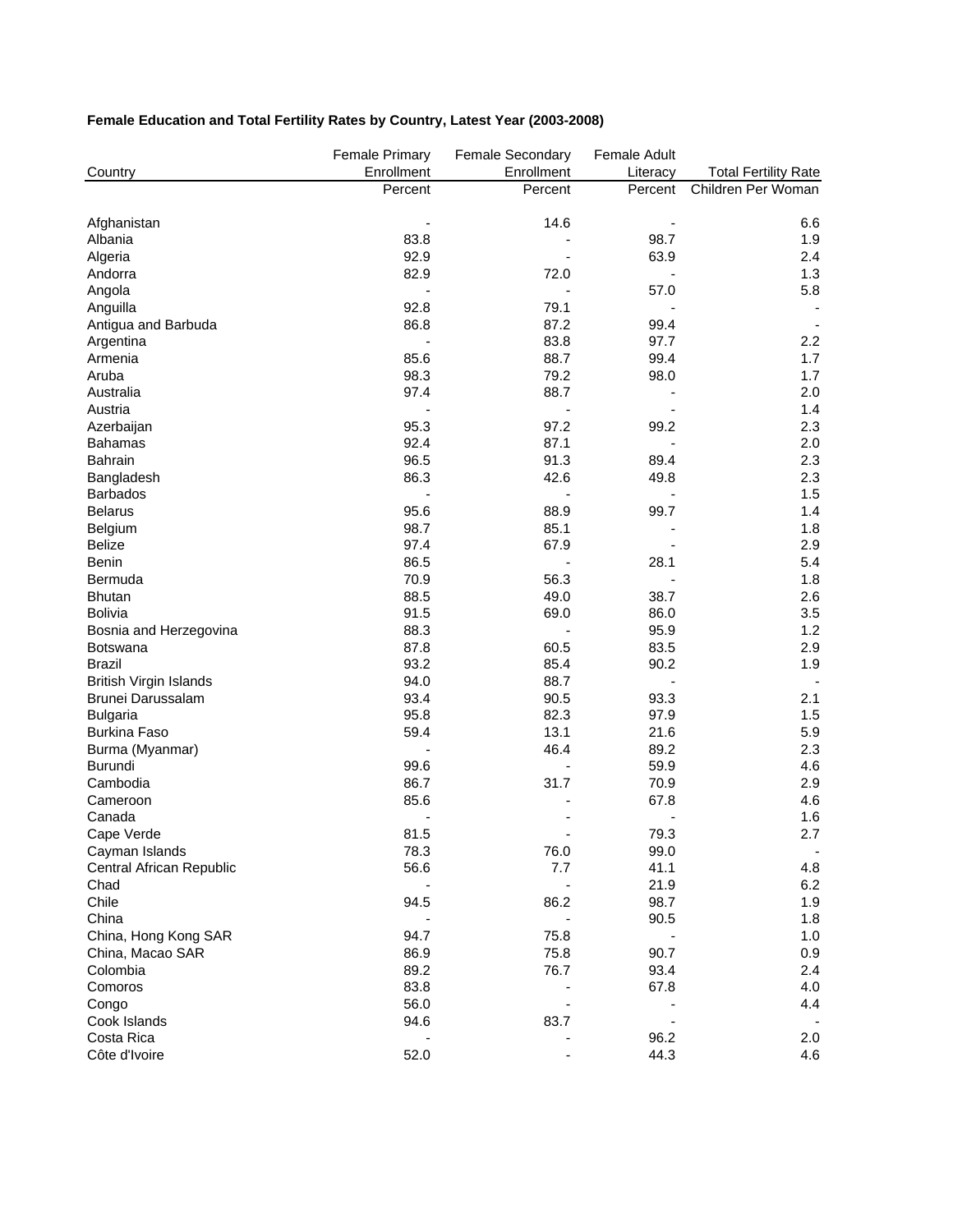| Croatia                  | 90.7 | 89.2 | 98.0                         | 1.5     |
|--------------------------|------|------|------------------------------|---------|
| Cuba                     | 99.3 | 83.3 | 99.8                         | 1.5     |
| Cyprus                   | 98.4 | 96.7 | 96.7                         | 1.5     |
| Czech Republic           | 91.0 |      |                              | 1.5     |
| Dem. Rep. of the Congo   |      |      | 56.1                         | 6.0     |
| Denmark                  | 95.9 | 91.7 |                              | 1.9     |
| Djibouti                 | 36.9 | 17.0 |                              | 3.9     |
| Dominica                 | 94.7 | 90.7 |                              |         |
| Dominican Republic       | 82.0 | 65.2 | 88.3                         | 2.6     |
| Ecuador                  | 98.4 | 69.6 | 81.7                         | 2.6     |
|                          | 91.7 |      | 57.8                         | $2.9\,$ |
| Egypt                    | 94.6 | 57.2 |                              | 2.3     |
| El Salvador              |      |      | 81.4                         |         |
| <b>Equatorial Guinea</b> | 53.0 |      | 89.1                         | 5.3     |
| Eritrea                  | 33.2 | 23.1 | 54.5                         | 4.6     |
| Estonia                  | 94.0 | 90.7 | 99.8                         | 1.7     |
| Ethiopia                 | 80.1 | 19.8 | 22.8                         | 5.3     |
| Fiji                     | 89.1 | 82.8 |                              | 2.7     |
| Finland                  | 96.0 | 96.9 |                              | 1.8     |
| France                   | 98.5 | 99.4 |                              | 2.0     |
| Gabon                    |      |      | 83.2                         | 3.3     |
| Gambia                   | 71.0 | 41.4 | 34.3                         | 5.1     |
| Georgia                  | 97.6 | 79.2 | 99.7                         | 1.6     |
| Germany                  | 97.5 |      |                              | 1.4     |
| Ghana                    | 76.2 | 44.1 | 59.3                         | 4.0     |
| Gibraltar                |      |      |                              |         |
| Greece                   | 99.7 | 90.6 | 95.9                         | 1.5     |
| Grenada                  | 92.6 | 84.6 |                              | 2.3     |
| Guatemala                | 93.5 | 38.7 | 68.7                         | 4.1     |
| Guinea                   | 66.2 | 21.8 | 26.4                         | 5.4     |
| Guinea-Bissau            |      |      | 36.5                         | 5.7     |
|                          | 94.8 |      |                              | 2.3     |
| Guyana                   |      |      |                              |         |
| Haiti                    |      |      |                              | 3.5     |
| <b>Holy See</b>          |      |      |                              |         |
| Honduras                 | 97.5 |      | 83.5                         | 3.3     |
| Hungary                  | 88.9 | 90.5 | 98.9                         | 1.4     |
| Iceland                  | 97.7 | 91.3 |                              | 2.1     |
| India                    | 88.0 |      | 50.8                         | 2.7     |
| Indonesia                | 94.4 | 68.1 | 88.8                         | 2.2     |
| Iran                     |      |      | 77.2                         | 1.8     |
| Iraq                     | 82.0 | 38.4 | 69.2                         | 4.1     |
| Ireland                  | 98.0 | 90.5 |                              | 2.1     |
| Israel                   | 97.6 | 87.5 | $\qquad \qquad \blacksquare$ | 3.0     |
| Italy                    | 97.9 | 95.1 | 98.5                         | 1.4     |
| Jamaica                  | 78.9 | 79.1 | 90.8                         | $2.4\,$ |
| Japan                    |      | 98.4 |                              | 1.3     |
| Jordan                   | 90.2 | 84.0 | 88.9                         | 3.5     |
| Kazakhstan               | 91.6 | 90.9 | 99.5                         | 2.6     |
| Kenya                    | 83.0 | 48.1 | 82.8                         | 4.9     |
| Kiribati                 |      | 70.7 |                              | 3.4     |
| Kuwait                   | 86.6 | 80.2 | 93.1                         | 2.2     |
| Kyrgyzstan               | 83.3 | 79.6 | 99.1                         | 2.7     |
| Laos                     | 80.7 | 33.5 | 63.2                         | 3.5     |
| Latvia                   |      |      | 99.8                         | 1.5     |
|                          | 89.3 | 79.0 | 86.0                         | 1.8     |
| Lebanon                  |      |      |                              |         |
| Lesotho                  | 74.3 | 30.9 | 95.1                         | 3.3     |
| Liberia                  |      |      | 53.0                         | 5.9     |
| Libya                    |      |      | 81.3                         | 2.7     |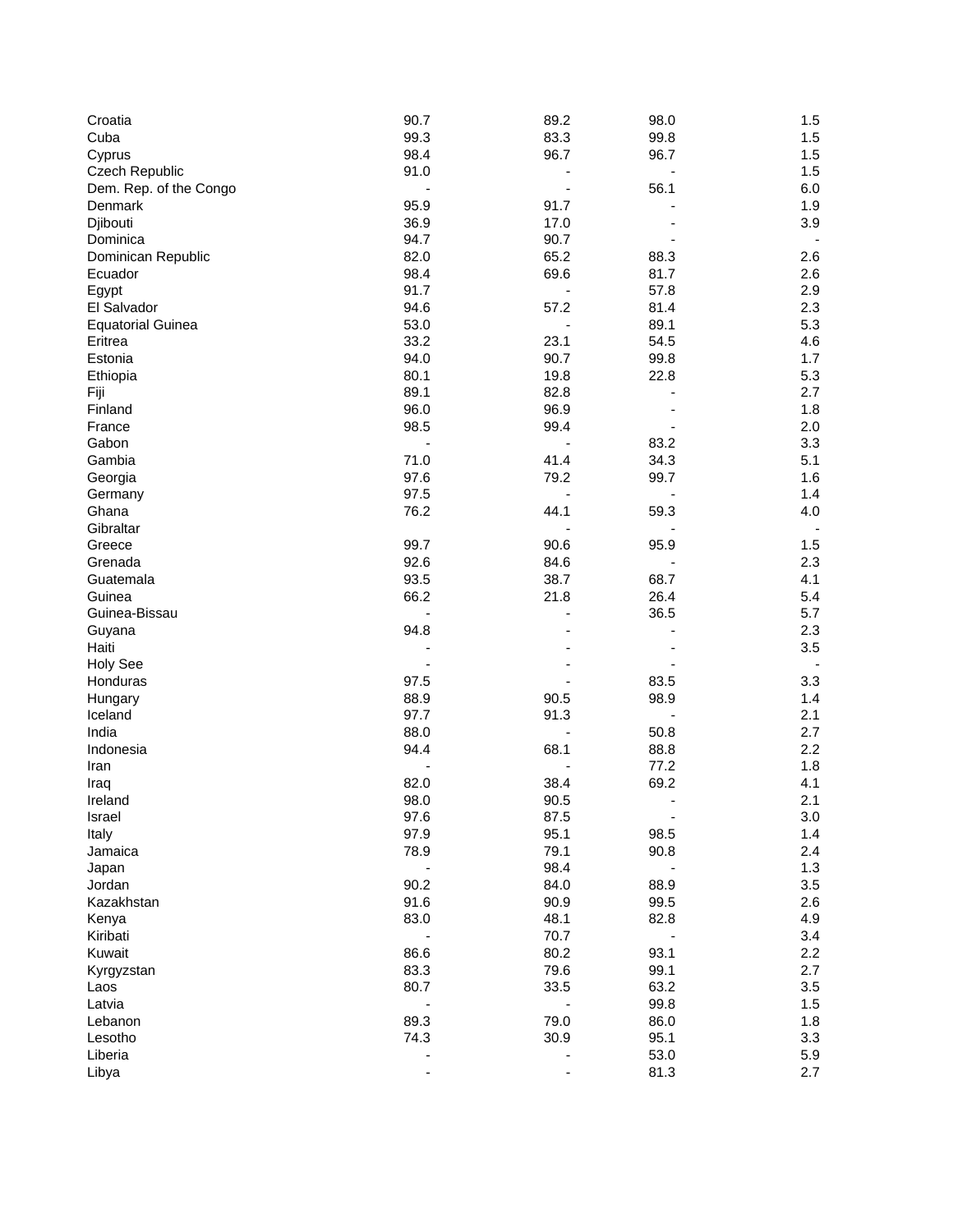| Liechtenstein               | 91.8 | 68.0 |       | 1.4 |
|-----------------------------|------|------|-------|-----|
| Lithuania                   | 91.1 | 92.5 | 99.7  | 1.5 |
| Luxembourg                  | 96.5 | 85.3 |       | 1.6 |
| Macedonia                   | 86.4 | 80.6 | 95.4  | 1.4 |
| Madagascar                  | 98.9 | 25.5 | 65.3  | 4.7 |
| Malawi                      | 93.2 | 24.4 | 65.8  | 5.5 |
| Malaysia                    | 96.0 | 70.3 | 89.8  | 2.6 |
| Maldives                    | 95.1 | 70.8 | 98.4  | 2.0 |
| Mali                        | 66.4 | 23.5 | 18.2  | 6.5 |
| Malta                       | 92.3 | 81.9 | 93.5  | 1.4 |
| Marshall Islands            | 79.7 | 54.3 |       | 4.5 |
| Mauritania                  | 78.8 | 15.2 | 49.5  | 4.5 |
| Mauritius                   | 94.6 | 80.9 | 84.8  | 1.6 |
| Mexico                      | 98.1 | 73.6 | 91.5  | 2.1 |
| Micronesia                  |      |      |       | 3.6 |
| Moldova                     | 86.8 | 80.5 | 97.8  | 1.5 |
| Monaco                      |      |      |       |     |
| Mongolia                    | 90.0 | 85.3 | 97.8  | 2.0 |
| Montenegro                  |      |      |       | 1.6 |
| Montserrat                  | 96.1 | 96.2 |       |     |
| Morocco                     | 88.1 |      | 44.1  | 2.4 |
| Mozambique                  | 80.1 | 8.8  | 40.1  | 5.1 |
| Namibia                     | 91.1 | 60.1 | 87.7  | 3.4 |
| Nauru                       |      |      |       |     |
| Nepal                       |      |      | 45.4  | 2.9 |
| Netherlands                 | 98.4 | 89.0 |       | 1.8 |
| <b>Netherlands Antilles</b> |      |      | 96.3  | 2.0 |
| New Zealand                 | 99.7 |      |       | 2.2 |
| Nicaragua                   | 92.0 | 48.5 | 77.9  | 2.7 |
| Niger                       | 47.6 | 6.8  | 15.1  | 7.1 |
| Nigeria                     | 58.3 | 22.5 | 48.8  | 5.7 |
| Niue                        |      |      |       |     |
| North Korea                 |      |      | 100.0 | 1.9 |
| Norway                      | 98.8 | 96.0 |       | 2.0 |
| Oman                        | 69.2 | 77.8 | 80.9  | 3.0 |
| Pakistan                    | 60.2 | 28.7 | 40.0  | 4.0 |
| Palau                       |      |      |       |     |
| Palestinian Territory       | 75.0 | 87.2 | 90.9  |     |
| Panama                      | 97.8 | 68.7 | 92.8  | 2.5 |
| Papua New Guinea            |      |      | 55.6  | 4.1 |
| Paraguay                    | 87.3 | 61.6 | 93.5  | 3.0 |
| Peru                        | 94.6 | 75.5 | 84.6  | 2.6 |
| Philippines                 | 92.7 | 66.1 | 93.9  | 3.1 |
| Poland                      | 95.4 | 94.2 | 99.3  | 1.4 |
| Portugal                    | 98.4 | 91.9 | 92.9  | 1.4 |
| Puerto Rico                 |      |      | 90.4  | 1.8 |
| Qatar                       | 93.1 | 95.7 | 90.4  | 2.4 |
| Romania                     | 90.1 | 71.8 | 96.9  | 1.4 |
| Russia                      |      |      | 99.4  | 1.5 |
| Rwanda                      | 97.0 |      | 66.1  | 5.4 |
| Samoa                       | 92.6 | 75.2 | 98.5  | 4.0 |
| San Marino                  | 93.0 |      |       | 1.5 |
| Sao Tome and Principe       | 99.5 | 34.6 | 83.3  | 3.8 |
| Saudi Arabia                | 85.0 | 75.8 | 80.2  | 3.1 |
| Senegal                     | 74.4 | 19.7 | 33.0  | 4.8 |
| Serbia                      | 93.7 | 91.4 | 96.2  | 1.4 |
| Seychelles                  | 95.4 | 99.2 | 92.3  | 2.3 |
| Sierra Leone                |      | 20.4 | 28.9  | 5.2 |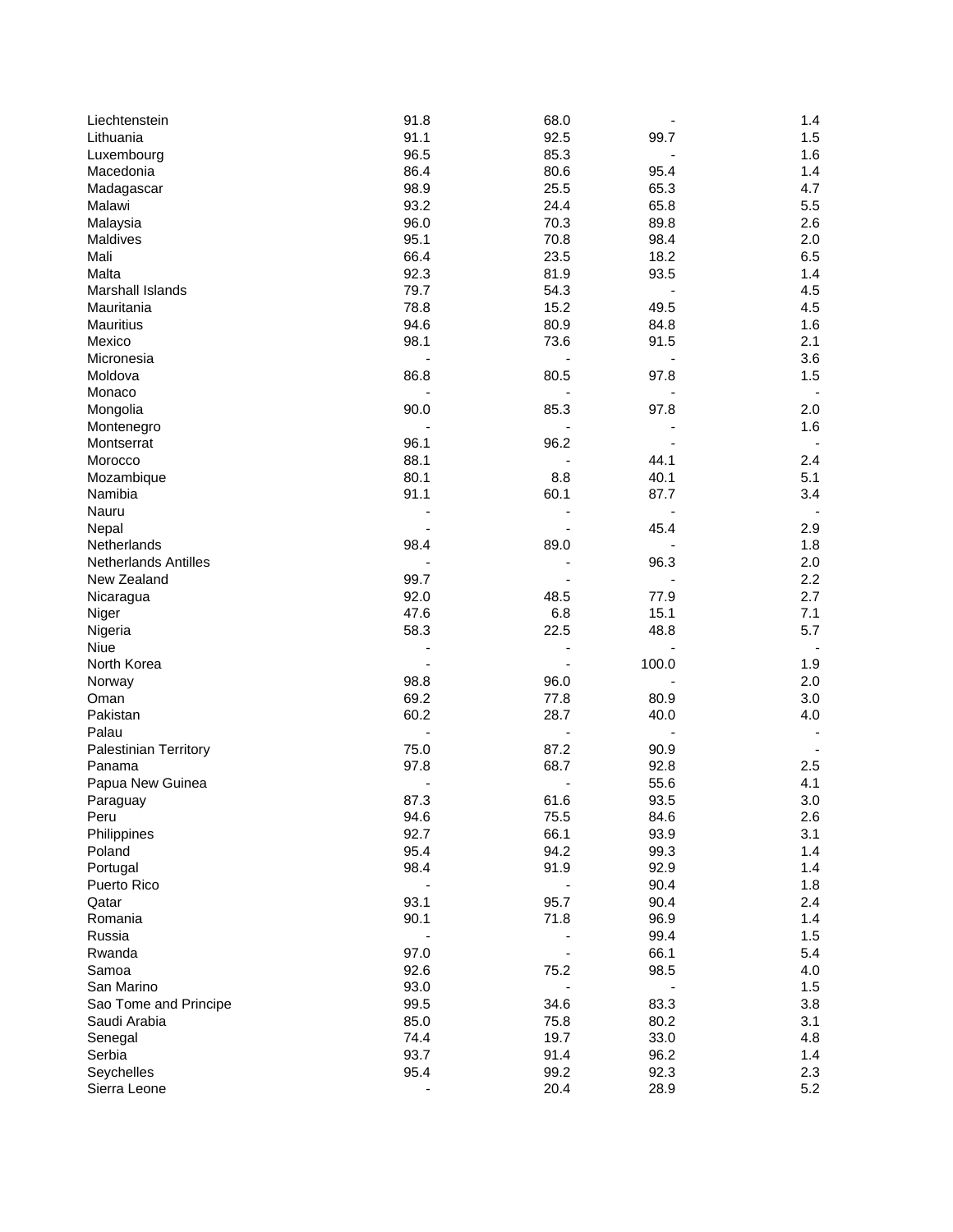| 1.3<br>96.7<br>91.7<br>99.7<br>1.5<br>80.0<br>28.6<br>3.9<br>6.4<br>87.6<br>74.0<br>88.1<br>2.5<br>93.7<br>97.9<br>1.2<br>99.7<br>96.6<br>96.9<br>1.5<br>99.8<br>89.1<br>2.3<br>$\overline{\phantom{a}}$<br>91.8<br>91.8<br>90.1<br>82.1<br>2.0<br>92.3<br>95.4<br>2.1<br>4.2<br>59.6<br>89.6<br>74.1<br>88.4<br>2.4<br>83.7<br>26.3<br>85.6<br>3.5<br>94.2<br>99.2<br>1.9<br>94.1<br>82.8<br>1.5<br>68.8<br>77.2<br>3.2<br>Syria<br>95.4<br>77.3<br>99.5<br>3.4<br>Tajikistan<br>97.0<br>66.3<br>Tanzania<br>5.6<br>89.4<br>76.7<br>91.5<br>Thailand<br>1.8<br>80.6<br>32.9<br>6.5<br>Timor-Leste<br>$\blacksquare$<br>89.0<br>53.7<br>4.3<br>Togo<br>Tokelau<br>95.5<br>99.1<br>Tonga<br>73.7<br>4.0<br>91.5<br>76.4<br>98.2<br>Trinidad and Tobago<br>1.6<br>98.1<br>75.6<br>71.0<br>2.1<br>Tunisia<br>93.6<br>70.3<br>2.1<br>Turkey<br>81.3<br>2.5<br>Turkmenistan<br>99.3<br><b>Turks and Caicos Islands</b><br>80.7<br>68.7<br>Uganda<br>99.3<br>20.7<br>66.8<br>6.3<br>89.1<br>85.5<br>99.6<br>Ukraine<br>1.4<br><b>United Arab Emirates</b><br>88.8<br>84.1<br>1.9<br>91.5<br>99.7<br>94.7<br><b>United Kingdom</b><br>1.9<br>÷,<br>92.6<br>2.1<br><b>United States</b><br>89.0<br>98.4<br>73.1<br>2.0<br>98.5<br>Uruguay<br>86.1<br>90.7<br>2.6<br>Uzbekistan<br>98.9<br>96.3<br>79.5<br>4.0<br>90.2<br>73.6<br>94.9<br>2.5<br>Venezuela<br>2.1<br>90.2<br>25.9<br>42.8<br>5.2<br>65.7<br>91.8<br>41.8<br>5.8<br>61.0 | Singapore                      |      |      | 91.6 | 1.3 |
|--------------------------------------------------------------------------------------------------------------------------------------------------------------------------------------------------------------------------------------------------------------------------------------------------------------------------------------------------------------------------------------------------------------------------------------------------------------------------------------------------------------------------------------------------------------------------------------------------------------------------------------------------------------------------------------------------------------------------------------------------------------------------------------------------------------------------------------------------------------------------------------------------------------------------------------------------------------------------------------------------------------------------------------------------------------------------------------------------------------------------------------------------------------------------------------------------------------------------------------------------------------------------------------------------------------------------------------------------------------------------------------------------------------------------------|--------------------------------|------|------|------|-----|
|                                                                                                                                                                                                                                                                                                                                                                                                                                                                                                                                                                                                                                                                                                                                                                                                                                                                                                                                                                                                                                                                                                                                                                                                                                                                                                                                                                                                                                | Slovakia                       |      |      |      |     |
|                                                                                                                                                                                                                                                                                                                                                                                                                                                                                                                                                                                                                                                                                                                                                                                                                                                                                                                                                                                                                                                                                                                                                                                                                                                                                                                                                                                                                                | Slovenia                       |      |      |      |     |
|                                                                                                                                                                                                                                                                                                                                                                                                                                                                                                                                                                                                                                                                                                                                                                                                                                                                                                                                                                                                                                                                                                                                                                                                                                                                                                                                                                                                                                | Solomon Islands                |      |      |      |     |
|                                                                                                                                                                                                                                                                                                                                                                                                                                                                                                                                                                                                                                                                                                                                                                                                                                                                                                                                                                                                                                                                                                                                                                                                                                                                                                                                                                                                                                | Somalia                        |      |      |      |     |
|                                                                                                                                                                                                                                                                                                                                                                                                                                                                                                                                                                                                                                                                                                                                                                                                                                                                                                                                                                                                                                                                                                                                                                                                                                                                                                                                                                                                                                | South Africa                   |      |      |      |     |
|                                                                                                                                                                                                                                                                                                                                                                                                                                                                                                                                                                                                                                                                                                                                                                                                                                                                                                                                                                                                                                                                                                                                                                                                                                                                                                                                                                                                                                | South Korea                    |      |      |      |     |
|                                                                                                                                                                                                                                                                                                                                                                                                                                                                                                                                                                                                                                                                                                                                                                                                                                                                                                                                                                                                                                                                                                                                                                                                                                                                                                                                                                                                                                | Spain                          |      |      |      |     |
|                                                                                                                                                                                                                                                                                                                                                                                                                                                                                                                                                                                                                                                                                                                                                                                                                                                                                                                                                                                                                                                                                                                                                                                                                                                                                                                                                                                                                                | Sri Lanka                      |      |      |      |     |
|                                                                                                                                                                                                                                                                                                                                                                                                                                                                                                                                                                                                                                                                                                                                                                                                                                                                                                                                                                                                                                                                                                                                                                                                                                                                                                                                                                                                                                | St. Kitts and Nevis            |      |      |      |     |
|                                                                                                                                                                                                                                                                                                                                                                                                                                                                                                                                                                                                                                                                                                                                                                                                                                                                                                                                                                                                                                                                                                                                                                                                                                                                                                                                                                                                                                | St. Lucia                      |      |      |      |     |
|                                                                                                                                                                                                                                                                                                                                                                                                                                                                                                                                                                                                                                                                                                                                                                                                                                                                                                                                                                                                                                                                                                                                                                                                                                                                                                                                                                                                                                | St. Vincent and the Grenadines |      |      |      |     |
|                                                                                                                                                                                                                                                                                                                                                                                                                                                                                                                                                                                                                                                                                                                                                                                                                                                                                                                                                                                                                                                                                                                                                                                                                                                                                                                                                                                                                                | Sudan                          |      |      |      |     |
|                                                                                                                                                                                                                                                                                                                                                                                                                                                                                                                                                                                                                                                                                                                                                                                                                                                                                                                                                                                                                                                                                                                                                                                                                                                                                                                                                                                                                                | Suriname                       |      |      |      |     |
|                                                                                                                                                                                                                                                                                                                                                                                                                                                                                                                                                                                                                                                                                                                                                                                                                                                                                                                                                                                                                                                                                                                                                                                                                                                                                                                                                                                                                                | Swaziland                      |      |      |      |     |
|                                                                                                                                                                                                                                                                                                                                                                                                                                                                                                                                                                                                                                                                                                                                                                                                                                                                                                                                                                                                                                                                                                                                                                                                                                                                                                                                                                                                                                | Sweden                         |      |      |      |     |
|                                                                                                                                                                                                                                                                                                                                                                                                                                                                                                                                                                                                                                                                                                                                                                                                                                                                                                                                                                                                                                                                                                                                                                                                                                                                                                                                                                                                                                | Switzerland                    |      |      |      |     |
|                                                                                                                                                                                                                                                                                                                                                                                                                                                                                                                                                                                                                                                                                                                                                                                                                                                                                                                                                                                                                                                                                                                                                                                                                                                                                                                                                                                                                                |                                |      |      |      |     |
|                                                                                                                                                                                                                                                                                                                                                                                                                                                                                                                                                                                                                                                                                                                                                                                                                                                                                                                                                                                                                                                                                                                                                                                                                                                                                                                                                                                                                                |                                |      |      |      |     |
|                                                                                                                                                                                                                                                                                                                                                                                                                                                                                                                                                                                                                                                                                                                                                                                                                                                                                                                                                                                                                                                                                                                                                                                                                                                                                                                                                                                                                                |                                |      |      |      |     |
|                                                                                                                                                                                                                                                                                                                                                                                                                                                                                                                                                                                                                                                                                                                                                                                                                                                                                                                                                                                                                                                                                                                                                                                                                                                                                                                                                                                                                                |                                |      |      |      |     |
|                                                                                                                                                                                                                                                                                                                                                                                                                                                                                                                                                                                                                                                                                                                                                                                                                                                                                                                                                                                                                                                                                                                                                                                                                                                                                                                                                                                                                                |                                |      |      |      |     |
|                                                                                                                                                                                                                                                                                                                                                                                                                                                                                                                                                                                                                                                                                                                                                                                                                                                                                                                                                                                                                                                                                                                                                                                                                                                                                                                                                                                                                                |                                |      |      |      |     |
|                                                                                                                                                                                                                                                                                                                                                                                                                                                                                                                                                                                                                                                                                                                                                                                                                                                                                                                                                                                                                                                                                                                                                                                                                                                                                                                                                                                                                                |                                |      |      |      |     |
|                                                                                                                                                                                                                                                                                                                                                                                                                                                                                                                                                                                                                                                                                                                                                                                                                                                                                                                                                                                                                                                                                                                                                                                                                                                                                                                                                                                                                                |                                |      |      |      |     |
|                                                                                                                                                                                                                                                                                                                                                                                                                                                                                                                                                                                                                                                                                                                                                                                                                                                                                                                                                                                                                                                                                                                                                                                                                                                                                                                                                                                                                                |                                |      |      |      |     |
|                                                                                                                                                                                                                                                                                                                                                                                                                                                                                                                                                                                                                                                                                                                                                                                                                                                                                                                                                                                                                                                                                                                                                                                                                                                                                                                                                                                                                                |                                |      |      |      |     |
|                                                                                                                                                                                                                                                                                                                                                                                                                                                                                                                                                                                                                                                                                                                                                                                                                                                                                                                                                                                                                                                                                                                                                                                                                                                                                                                                                                                                                                |                                |      |      |      |     |
|                                                                                                                                                                                                                                                                                                                                                                                                                                                                                                                                                                                                                                                                                                                                                                                                                                                                                                                                                                                                                                                                                                                                                                                                                                                                                                                                                                                                                                |                                |      |      |      |     |
|                                                                                                                                                                                                                                                                                                                                                                                                                                                                                                                                                                                                                                                                                                                                                                                                                                                                                                                                                                                                                                                                                                                                                                                                                                                                                                                                                                                                                                |                                |      |      |      |     |
|                                                                                                                                                                                                                                                                                                                                                                                                                                                                                                                                                                                                                                                                                                                                                                                                                                                                                                                                                                                                                                                                                                                                                                                                                                                                                                                                                                                                                                | Tuvalu                         |      |      |      |     |
|                                                                                                                                                                                                                                                                                                                                                                                                                                                                                                                                                                                                                                                                                                                                                                                                                                                                                                                                                                                                                                                                                                                                                                                                                                                                                                                                                                                                                                |                                |      |      |      |     |
|                                                                                                                                                                                                                                                                                                                                                                                                                                                                                                                                                                                                                                                                                                                                                                                                                                                                                                                                                                                                                                                                                                                                                                                                                                                                                                                                                                                                                                |                                |      |      |      |     |
|                                                                                                                                                                                                                                                                                                                                                                                                                                                                                                                                                                                                                                                                                                                                                                                                                                                                                                                                                                                                                                                                                                                                                                                                                                                                                                                                                                                                                                |                                |      |      |      |     |
|                                                                                                                                                                                                                                                                                                                                                                                                                                                                                                                                                                                                                                                                                                                                                                                                                                                                                                                                                                                                                                                                                                                                                                                                                                                                                                                                                                                                                                |                                |      |      |      |     |
|                                                                                                                                                                                                                                                                                                                                                                                                                                                                                                                                                                                                                                                                                                                                                                                                                                                                                                                                                                                                                                                                                                                                                                                                                                                                                                                                                                                                                                |                                |      |      |      |     |
|                                                                                                                                                                                                                                                                                                                                                                                                                                                                                                                                                                                                                                                                                                                                                                                                                                                                                                                                                                                                                                                                                                                                                                                                                                                                                                                                                                                                                                |                                |      |      |      |     |
|                                                                                                                                                                                                                                                                                                                                                                                                                                                                                                                                                                                                                                                                                                                                                                                                                                                                                                                                                                                                                                                                                                                                                                                                                                                                                                                                                                                                                                |                                |      |      |      |     |
|                                                                                                                                                                                                                                                                                                                                                                                                                                                                                                                                                                                                                                                                                                                                                                                                                                                                                                                                                                                                                                                                                                                                                                                                                                                                                                                                                                                                                                | Vanuatu                        |      |      |      |     |
|                                                                                                                                                                                                                                                                                                                                                                                                                                                                                                                                                                                                                                                                                                                                                                                                                                                                                                                                                                                                                                                                                                                                                                                                                                                                                                                                                                                                                                |                                |      |      |      |     |
|                                                                                                                                                                                                                                                                                                                                                                                                                                                                                                                                                                                                                                                                                                                                                                                                                                                                                                                                                                                                                                                                                                                                                                                                                                                                                                                                                                                                                                | Viet Nam                       |      |      |      |     |
|                                                                                                                                                                                                                                                                                                                                                                                                                                                                                                                                                                                                                                                                                                                                                                                                                                                                                                                                                                                                                                                                                                                                                                                                                                                                                                                                                                                                                                | Yemen                          |      |      |      |     |
|                                                                                                                                                                                                                                                                                                                                                                                                                                                                                                                                                                                                                                                                                                                                                                                                                                                                                                                                                                                                                                                                                                                                                                                                                                                                                                                                                                                                                                | Zambia                         |      |      |      |     |
|                                                                                                                                                                                                                                                                                                                                                                                                                                                                                                                                                                                                                                                                                                                                                                                                                                                                                                                                                                                                                                                                                                                                                                                                                                                                                                                                                                                                                                | Zimbabwe                       | 90.5 | 37.2 | 88.8 | 3.4 |

Source: Compiled by Earth Policy Institute from UNESCO Institute for Statistics, *Data Center* , electronic database, at stats.uis.unesco.org, viewed 18 November 2010.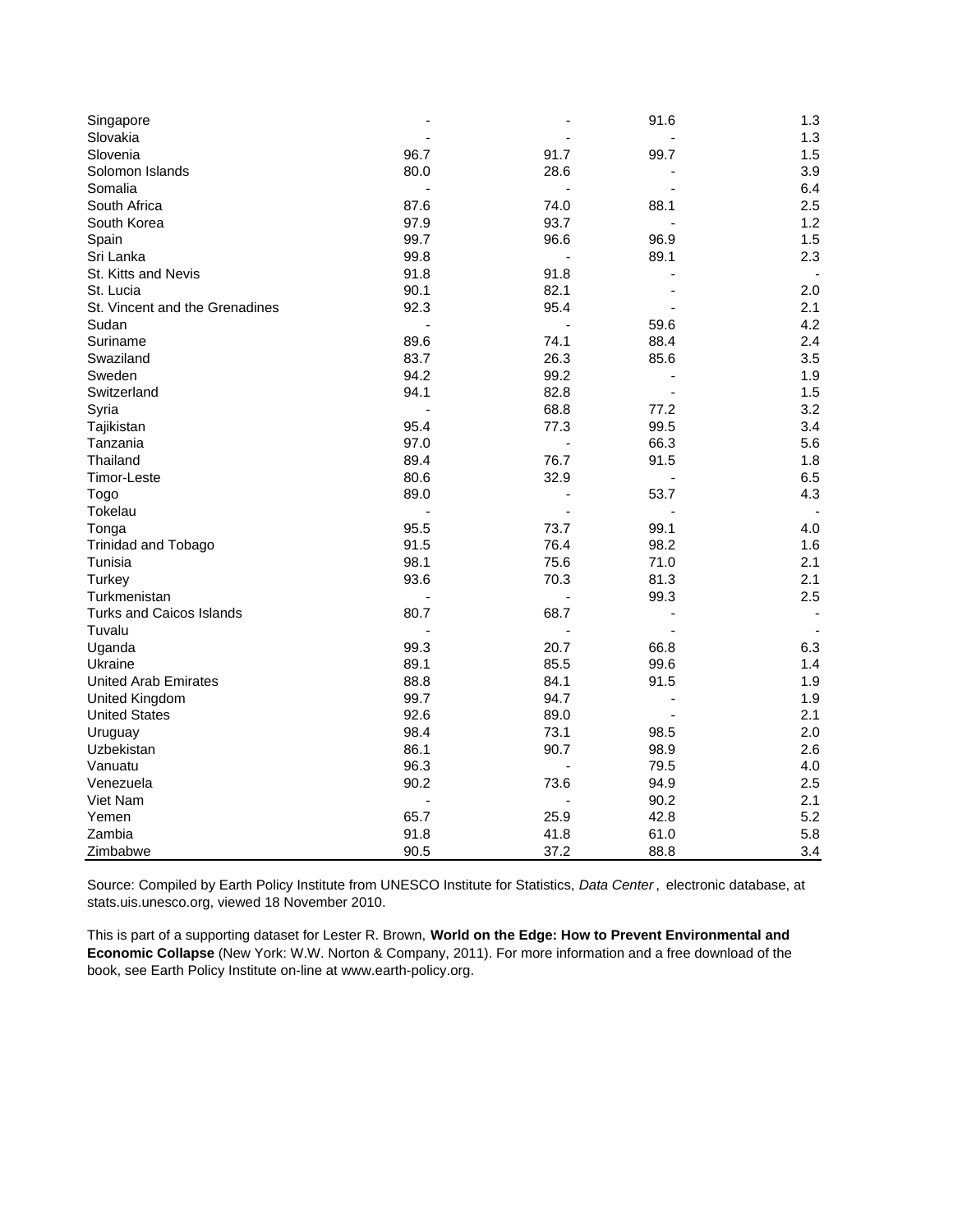

# Female Secondary Education and Total Fertility Rates

*Source: EPI from UIS*